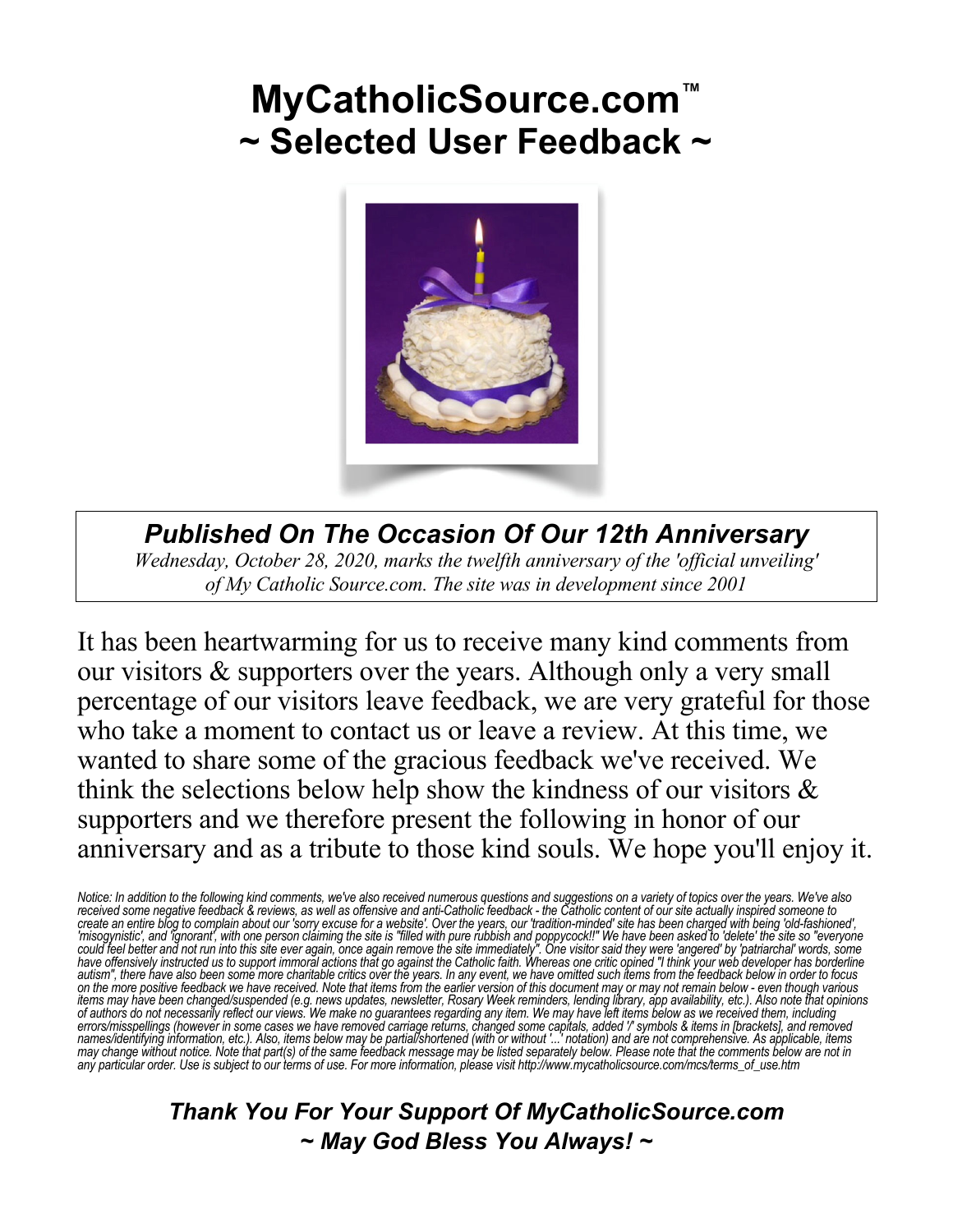# *Did You Know?*

*Since its 'official unveiling', MyCatholicSource.com has received close to seven million visits<sup>+</sup> - including well over a hundred visits from the Holy See, visits from a pontifical institute, an office of the Roman curia & and the Vatican Library, as well as visits from a variety of dioceses & archdioceses, Catholic universities, Catholic churches, religious orders, Catholic hospitals, pontifical colleges, congregations, ivy league colleges, libraries, agencies, organizations, seminaries, bishops' conferences, and various government offices. We've received visitors from all 50 states as well as from most all of the countries in the world. We've been linked to by diocesan & parish sites, and other Catholic sites, as well as receiving favorable mentions on blogs, forums, and social media sites. Over the years, we've built up traffic, added services & features, changed servers at least five times, redesigned virtually our entire site, suffered major technical problems with our equipment, switched systems, dealt with significant challenges in sending bulk email (our solicited – double opt-in – newsletter), almost had to shut down, eventually had to scale down some services & features, endured a life-threatening medical condition, endured false/slanderous reviews, were harmed (even 'persecuted', IOHO) by major tech companies (especially with respect to our app offerings and, ostensibly, we have also 'suffered greatly' from being unable to jump through the 'frequent & never-ending' hoops of major search engines) and were further injured by a 'back-breaking' Supreme Court ruling (forcing us to suspend direct online sales as we are unable to keep up with sales tax regulations in thousands & thousands of tax jurisdictions across the U.S.A.), got mentioned in newspapers, developed apps & books/ebooks, assisted Catholic school teachers, answered hundreds of questions via chat, and have secured our servers against frequent attacks. The site has received more than 130 million hits+ , enjoyed well over 30 million page views<sup>+</sup> , and has been advertised millions & millions of times on Google and other search engines (or their search partners). We have also advertised in various well-known Catholic publications (including Latin Mass Magazine, The Wanderer, and others). We've spent countless hours creating and expanding the site (the site was in development for seven years before its 'official unveiling' in 2008) and have learned so much in the process. We hope our labors have been helpful to our visitors and have in some small way contributed to honoring Our Blessed Lord and fostering devotion to His Blessed Virgin Mother. We send our sincere thanks to our benefactors & supporters, and to all our visitors, for whom we pray each day.*

*+ based on raw, unfiltered access logs*

*Note: MyCatholicSource.com, BFSApps & BFSMedia are divisions of B.F.S.*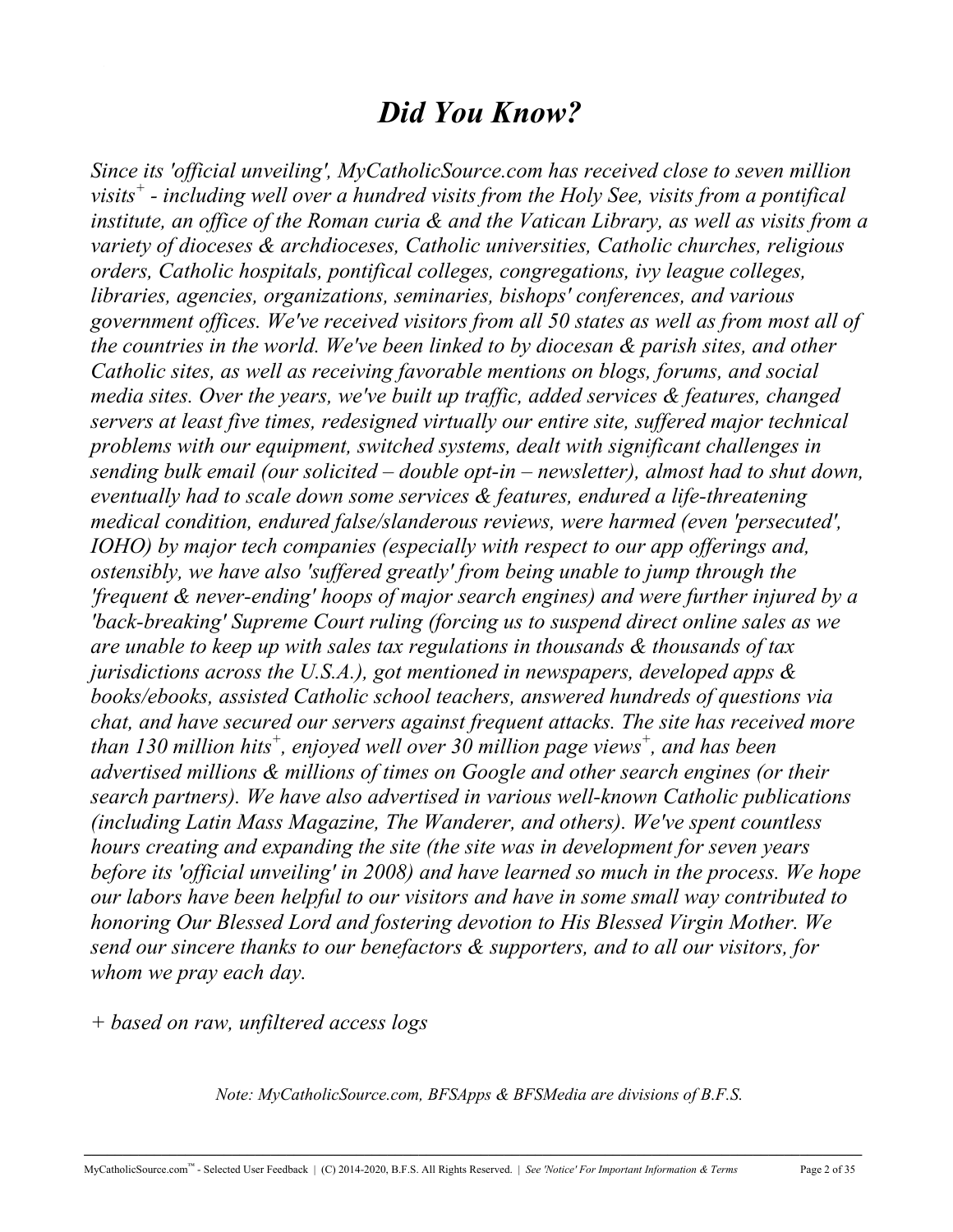# **MyCatholicSource.com - Selected User Feedback**

| <b>Section 1</b> |
|------------------|
| <b>Section 2</b> |
| <b>Section 3</b> |
| <b>Section 4</b> |
| <b>Section 5</b> |
| <b>Section 6</b> |
| <b>Section 7</b> |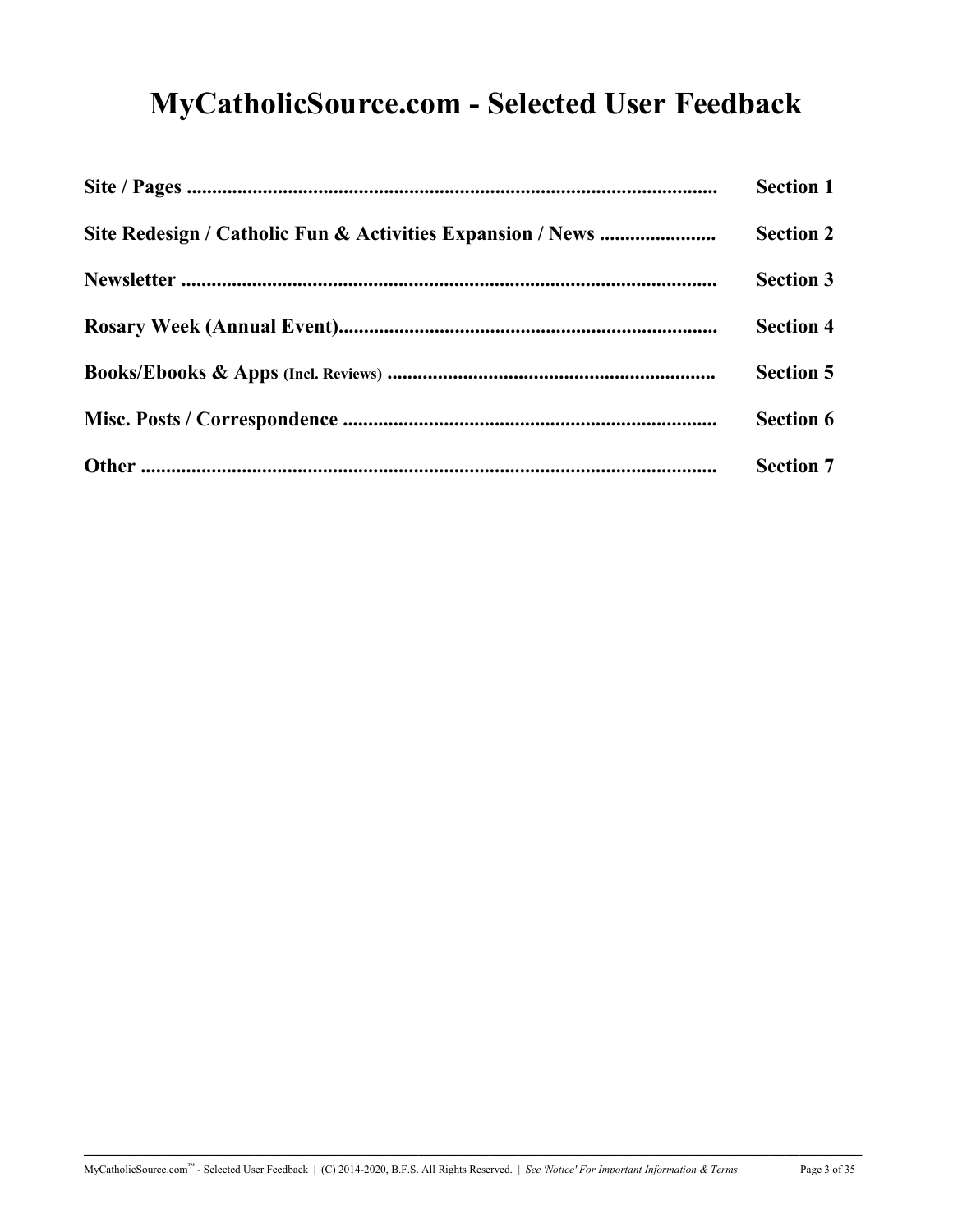# **MyCatholicSource.com - Selected User Feedback Section 1 - Topic: Site / Pages**

Love your site - Great Work.

thank you for this web site

great site!

I AM SO PLEASED TO FIND THIS SITE IT IS JUST WHAT I WANTED TO FIND AND I PLAN ON VISITING THIS SITE OFTEN DAYLY TO BE SURE

Your site answers many of my questions. More information that I have seen,ever, on any Catholic subject.

You seem to cover a multitude of Catholic prayers, sacramentals of every sort, prayers to ever Saint. You have an amazing website.

i love this side [site]

Great Website. Continue the great work.

love this page and all the others GOD bless you all

Great Job

I Loooooooooove your website!!!

Thank you so much for this site. Been looking for a site like this one!!! Straigh up and to the point.

[For my entrance into the Church] It took me 2years of studying every wendsday and iwas using your web as a guide so that's why I like to keep in touch thank you

Thank you for your web site!

I just found this today. I'm sure I will spend alot of time here. the prayers and devotions are so abundant. I'm impressed. thanks for putting this together.

ur site is awesum!

I love this page.

thanks for the commendable job you are doing for us the entire kingdom of God. be blessed and may God grant you the necessary help you need; be it monetary or knowledge to do His will well. THANKS A LOT.WE APPRECIATE YOUR WORK. A NICE AND ENRICHING SEASON OF LENT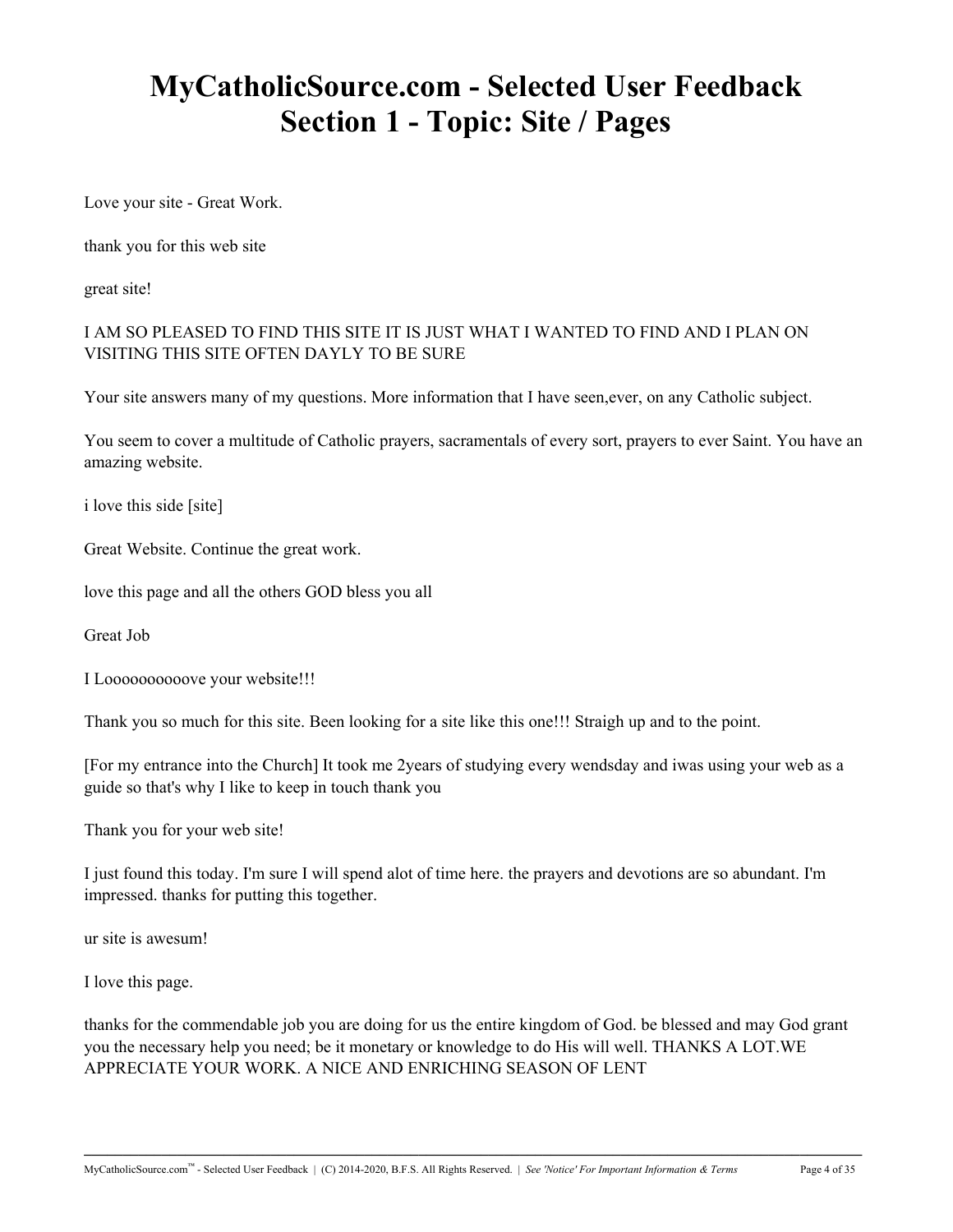May God Bless all those and theirs involved in this Awe-Full (as in Full of Awe) Ministry.

This is great

This is one of the best Catholic apologetics sites I have ever seen! Thank you very much. I am currently in seminary formation and this has far surpassed any website I have used before! - GOD BLESS

Wow - your site is fantastic, so much info.

As a CCD teacher I am so happy to have found this website it has so many resources for me to use in my class

thank you and thank you for your strong faith and it is very rare now to believe the truth.

this is an awesome website

I love your Q and As with non-catholics. Can you make a "share" button so I can post the article on my FB page?

Your web site is the best I have seen. It answers any questions I may have about our Catholic faith.

Thanking you for your wonderful website!

I love this website!

I have strong traditional Catholic values. That is why I love your website.

I love your site and will continue to visit it and use what I can find.

like your websit of catholic news and information.

### LOVE THIS SITE FOR US CATHOLICS

Hello! This is my first visit and I am very excited to have discovered your site. Thank you creating this space. :)

Good site with a lot of valuable contents.

Thank you for such a Traditional Catholic website! From what I can see,it's packed with documented information! Excellent!

there's just so much to see, I can't wait to go through the whole site. I'll be back many times. Thank for your service in my faith

Growing in Faith is a blessing that Our Lord gives to all who seek. Thank you for providing spiritual food for the journey. God bless...!

So far I am enjoying this site. still learning about it

Thank you for your wonderful website

I love the variety of the wealth of articles on your website, from news to an encyclopedia of Catholic prayers.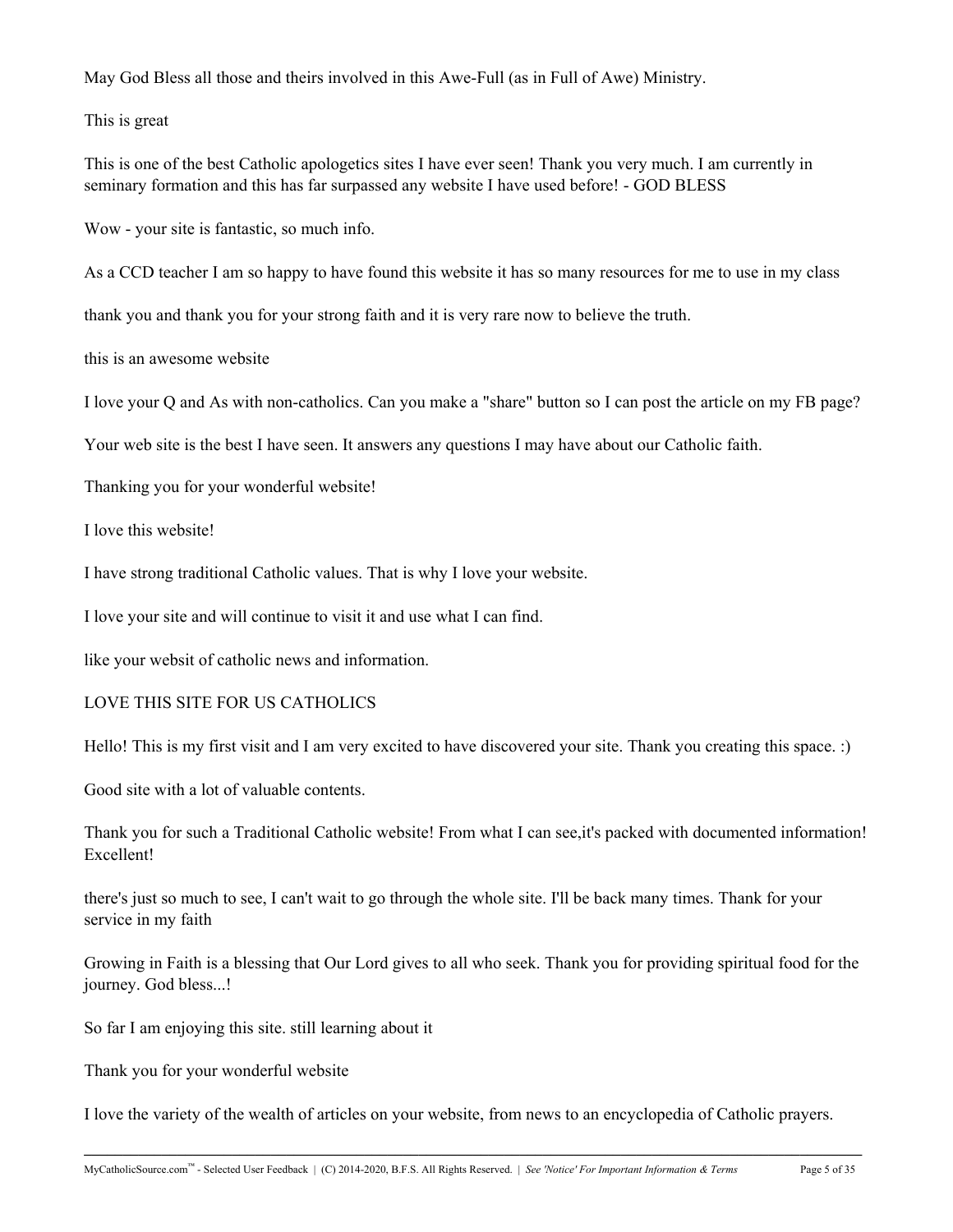WoW, what a site you could read and read and read on this site. I just hope I finish reading this site before the second coming of Christ. There are so many good things to read and learn about, that if this site (My Catholic Source) was the Fifth gospel the book would be to big. Anyways it is my morning paper before I start my day. Praise be to Jesus for what you are doing.

Thank you very, very much for this overflowing, priceless fountain of Grace.

I like your site but it is alittle overwhelming with all of the information. I am not a traditional Catholic as people seem to define that, but I am a "conservative" Catholic and completely obedient and loyal to Rome.It seems like this is more like a Trad site but I enjoy it.

Glad to have found this site.

Love your website. In these turbulent times, we need to get back to our traditional Catholic roots. God Bless you

Encouraging to know there is a Catholic remnant in these troubled times! God bless you for all you do.

this is a very good web site.

I am very interested in your teaching resources, I was baptized through R.C.I.A. but still have very much to learn, after attending Masses in other parishes. I have tons to learn with first the prayers of the Mass and the Rosary all variations. I am actuslly excited this website exists. Thank-you

I hope to enrich my spiritual life by visiting your site regularly. God bless you.

Thank you for the opportunity to be a part of this great movement.

### WHAT A WONDERFULL SITE

I can't comment on your perfection of this site!

Suggestions? I believe you have everything coverd.

I'm a member of <parish name>. I converted about 10yrs ago. I want to commit to being a better catholic. I haven't been like i should. this site will help alot and also going to mass on a regular bases.

Im so very glad I have found this website. I am looking forward to visiting often!!!

Wow I am impressed this is an awesome site

I am a new 64 yearold new Catholic finding it hard to find information on the older devotions of the Church. Looks like your site is going to be a real blessing to me. I already foung information on FIrst Fridays and First Saturdays. Looking forward to really browsing your web site. Thank You so much.

**\_\_\_\_\_\_\_\_\_\_\_\_\_\_\_\_\_\_\_\_\_\_\_\_\_\_\_\_\_\_\_\_\_\_\_\_\_\_\_\_\_\_\_\_\_\_\_\_\_\_\_\_\_\_\_\_\_\_\_\_\_\_\_\_\_\_\_\_\_\_\_\_\_\_\_\_\_\_\_\_\_\_\_\_\_\_\_\_\_\_\_\_\_\_\_\_\_\_\_\_**

Nice resource. Thank you.

Thank you for this wonderful website!!! Praise Jesus!!!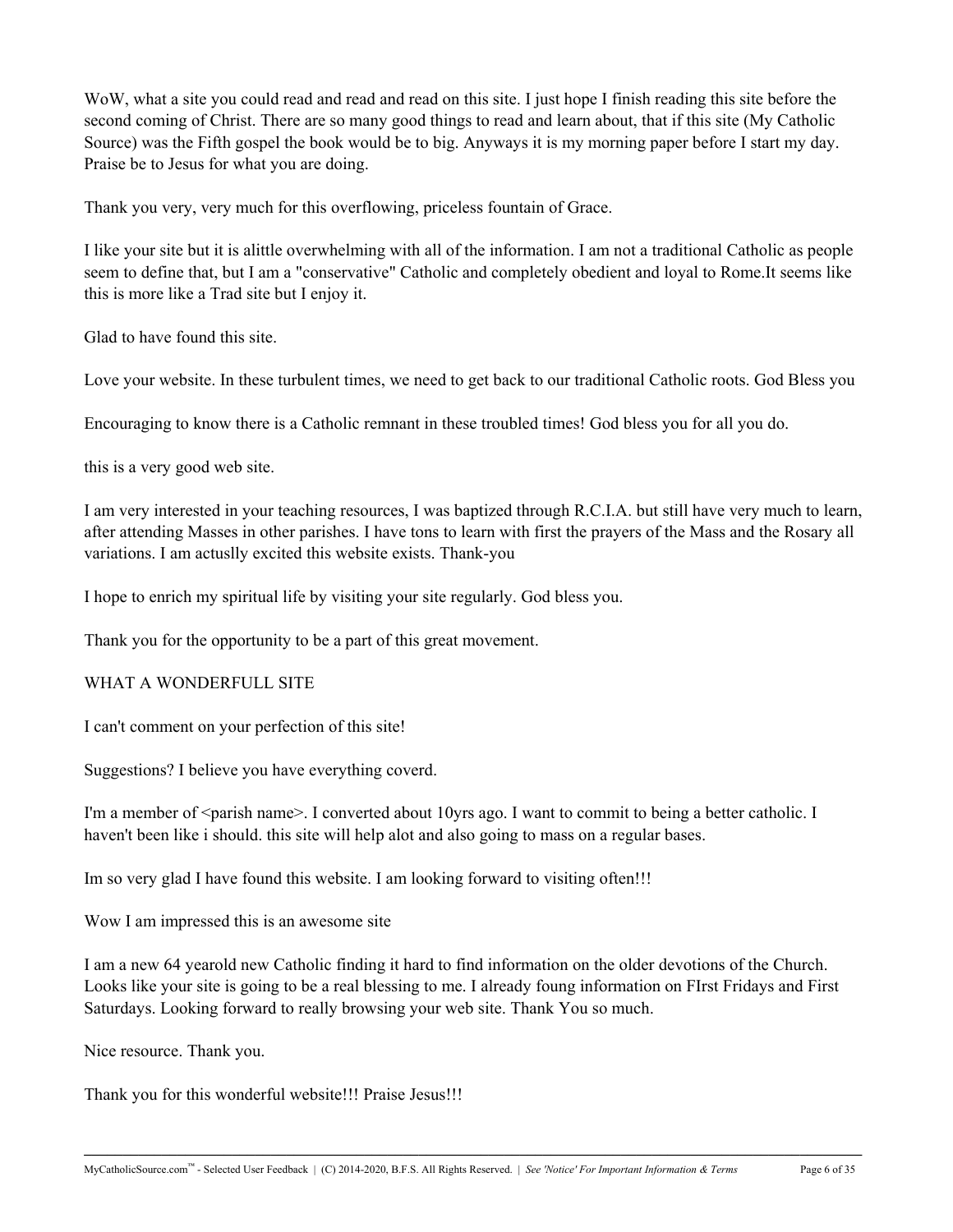### Love this!!!!!

"Bless you for this site, I have found really Beautiful Prayers and information." Keep up the Wonderful Work! As we go through each day, it is nice to know that your site is a Wonderful Light In This World! Thank You! "God Bless You and Yours!"

Informative site.

This is a beautiful, information rich site. Will soon begin RCIA to convert & this has been very helpful.

Thank you for this site!

This is my first time, but as I browsed through the site, I am sure I will be here often because I think this site can really help me increase my faith (for my spiritual growth). Thank you.

Thank you for this site.

a1!

I like the amount of Catholic information provided on this site. I've become a frequent visitor.

I enjoyed reading informative articles on our catholic faith, it does feel like a kind of oasis. Thanks for putting them up.

This link supplies me with the Catholic information that I need. It is a beautiful site.

Tell all my friends about M.C.S.

This is a great site to behold, great information

I enjoy your site very much. Every topic is presented with clarity, and help me in educating me in my Faith, I feel supported and.. at home!. God bless you!

thanks for your wonderful website. i feel so close to the Lord and His Mother, Mama Mary

Iam so lucky to find this web-page i would like to know if we can find the same in spanish,THANKS

I am enjoying very much reading about my Catholic Faith via this Website.We have nothing like this in the UK that I know of.God Bless.

your site has and is very helpful as i am wanting to become a brother/ monk

I really love this web site and the many articles have really done a great deal to me in my spiritual needs as things go along.I did not realize how little I knew about my faith in the catholic church. thank you so much' God bless you all.

**\_\_\_\_\_\_\_\_\_\_\_\_\_\_\_\_\_\_\_\_\_\_\_\_\_\_\_\_\_\_\_\_\_\_\_\_\_\_\_\_\_\_\_\_\_\_\_\_\_\_\_\_\_\_\_\_\_\_\_\_\_\_\_\_\_\_\_\_\_\_\_\_\_\_\_\_\_\_\_\_\_\_\_\_\_\_\_\_\_\_\_\_\_\_\_\_\_\_\_\_**

This site is very useful for catholic materil....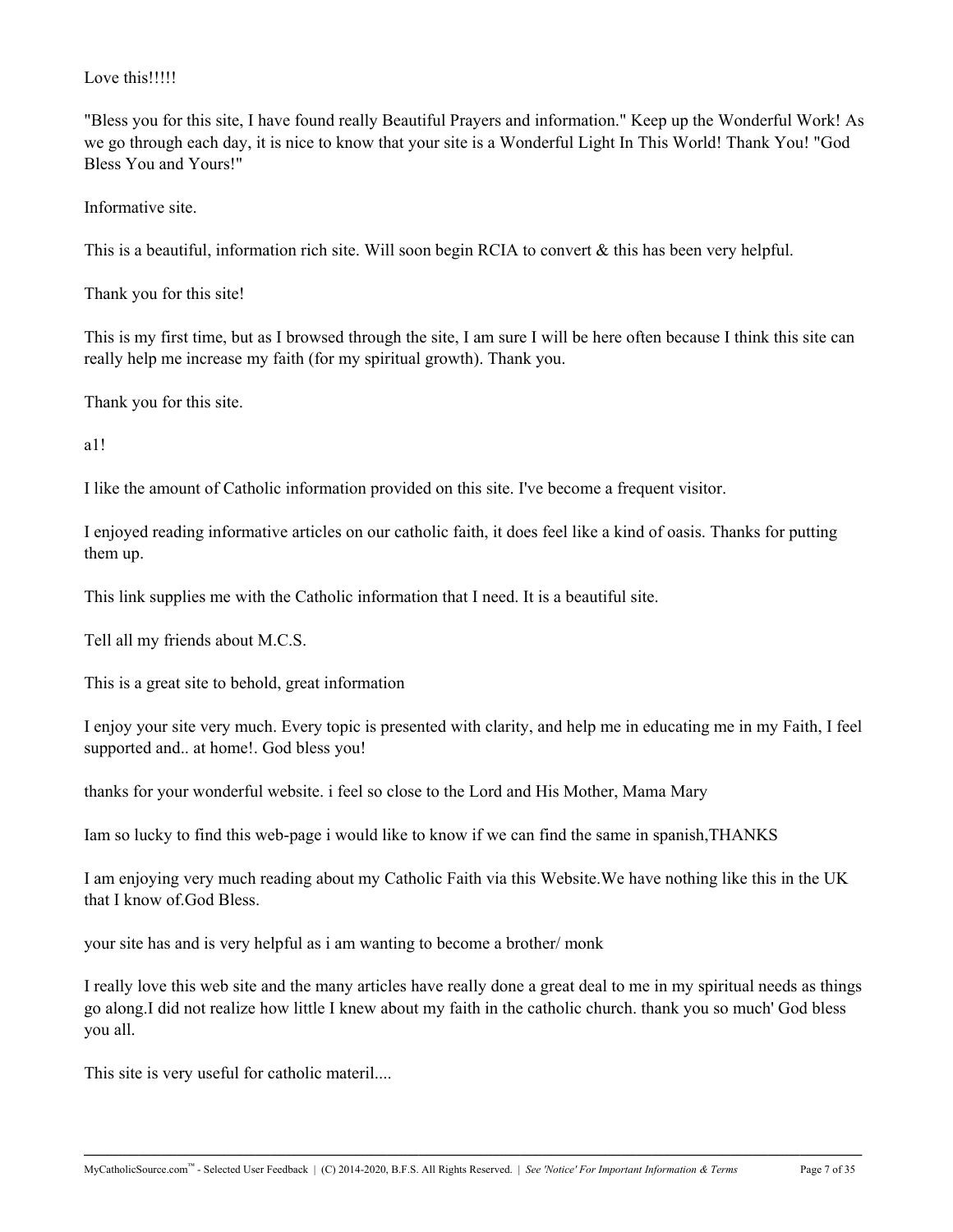I am a cradle catholic born 1953. I attended the true Latin Mass most of childhood before V2 came in. I could not stand the "new mass" from the get go. I love your site and come to it daily to immerse myself in traditional prayers and teachings. I have no where else to go.

I thank God that I found this site when I was searching for evening prayers of Catholics because it seems I dont know what to say in my prayers. And thanks to all of you for this site. May God bless us all.

This site is a real treasure for people looking forward growing in our Catholic Faith

#### BEAUTIFUL SITE

I knew nothing whatsoever about the Latin Mass until I ran into this website. Due to the wealth of information, I am now a proud devotee of the Traditional Latin Mass. Deo Gratias!!

This is one of my favorite sites. I enjoy reading the articles and prayers.

I like this side from my computer is very interesed well done

Thank you for your web site. it is great help to me.

### I LOVE THIS SITE.

As an 11 month old Cathlic, (65 y/o) I really appreciate your web site. Since [relative's] family were Catholic I really enjoy looking up the older type of Devotions. You have been a great hoep with answers to questions I constantly seem to have.

You have so much information that has really helped me in learning and being more open to the TRUTHS of our Catholic Faith. Thank You for this very wonderful website....I know I need to pass your website on to my e-mail, contacts, because when you find something so enriching to your Catholic Faith....you just got to share it! God **Bless** 

Great site. One of my now favourites

I'm glad to have found this site. I can now get many teachings and gain more knowledge to my catholic faith. I hope many unanswered questions that my non catholics friends asked me can be attain from it and especially built up my confidence in answering it. Lastly, I pray to God to guide and stregthen me as I try to live each day in prayers and may this site also be beneficial for me to become a better person each day.

very impressive site. thankyou.

Love this site and reference to Scripture to validate info.

I really love what I read and I like to read more

Love this web site

I think it is a great website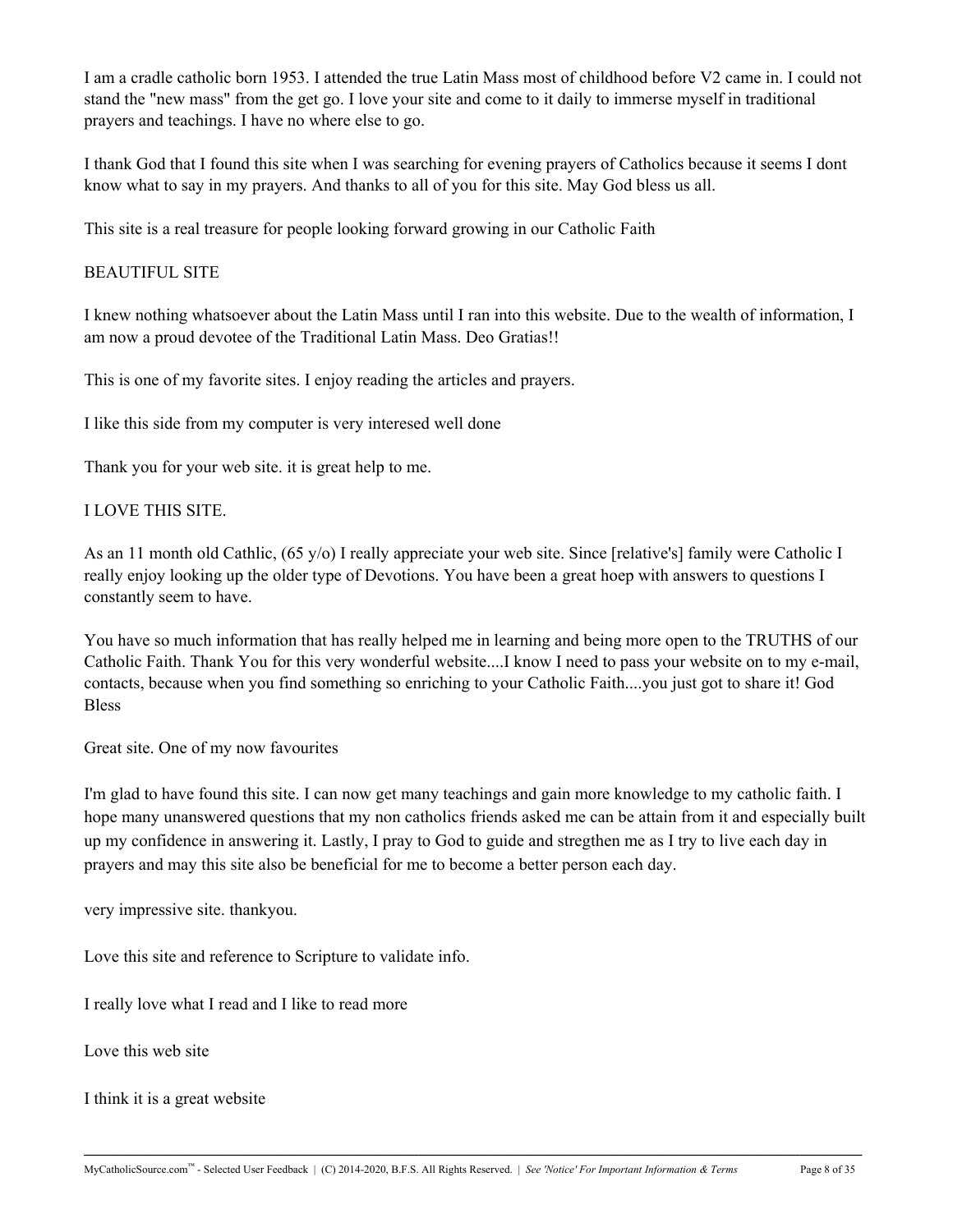This is a wonderful site

many thanks for creating this site, truly a treasure for a catholic seekers and helper in finding God's Truth..more power & God Bless!

Good to find you

Great website!

Love[l]y website

One of my go to Catholic websites for sure

I think this is the best website I ever use.

WOW!!! This Website is HUGE!! I guess I will be here Daily for a couple of Hours. Thank you so much! God Bless YOU Daily.

Beautiful Site, Full of information and Truths.

Good to learn that a website of this sort now exists.

Realy nice, thank you so much for all of this.

I look forward to visiting your site often. It has a lot to offer, and I will definitely share it with others.

This is very good

Very good prayers.

Peace and blessings, and thank you for offering such a wide variety of information online!

Great site,ideas,& wealth of info on r Faith

awesom earticle

this is really helpful

Thank you for the calendar resources!

Great site! Lots of useful info!

Again, thank you for your wonderful site, it has answered many of my questions regarding the faith. There are not too many priest around to answer some of my "mixed up questions".

**\_\_\_\_\_\_\_\_\_\_\_\_\_\_\_\_\_\_\_\_\_\_\_\_\_\_\_\_\_\_\_\_\_\_\_\_\_\_\_\_\_\_\_\_\_\_\_\_\_\_\_\_\_\_\_\_\_\_\_\_\_\_\_\_\_\_\_\_\_\_\_\_\_\_\_\_\_\_\_\_\_\_\_\_\_\_\_\_\_\_\_\_\_\_\_\_\_\_\_\_**

I love this site.

Thank for your website.

this helped me a lot on my project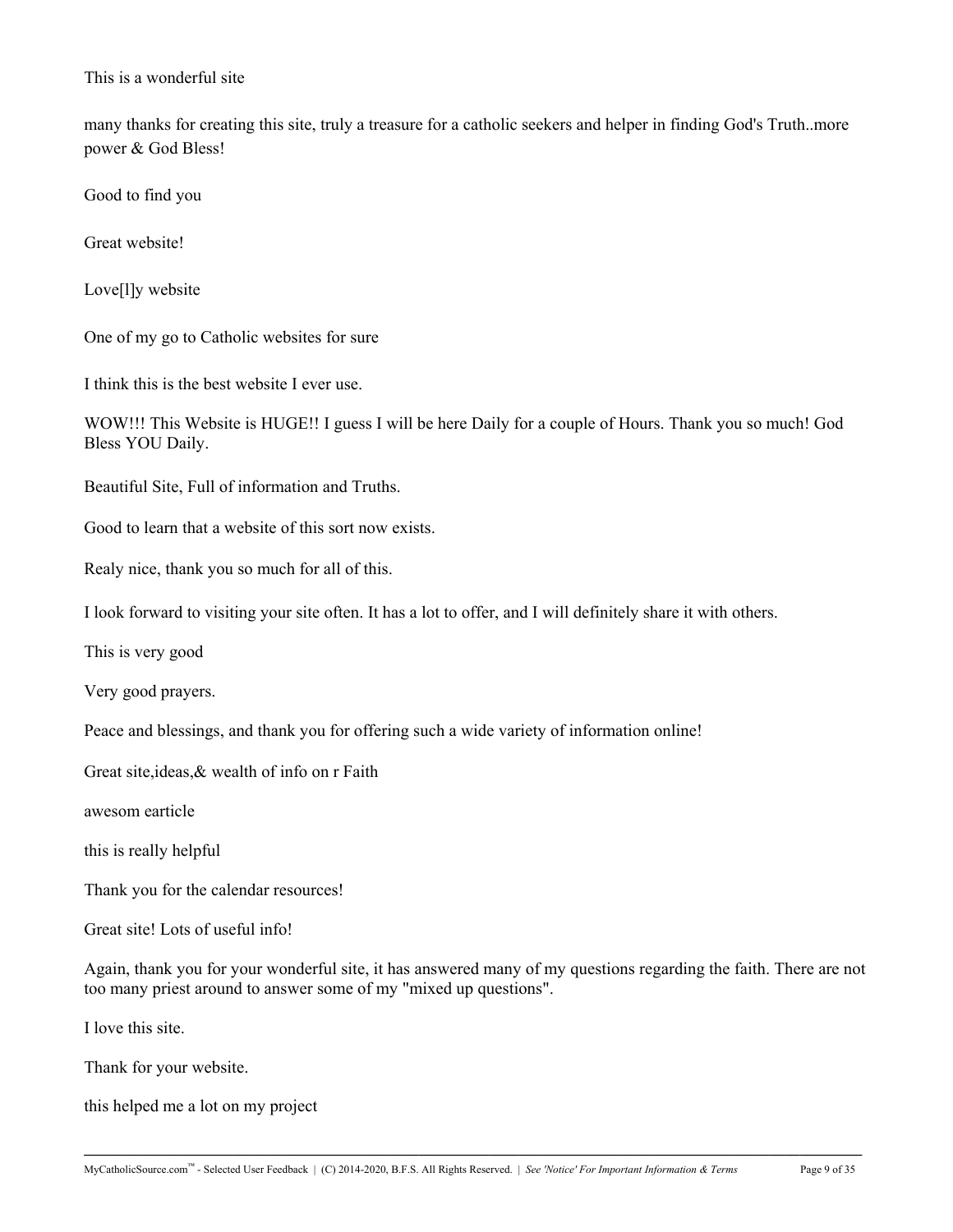greetings from  $\langle$ snip $\rangle$ ....what a wonderful site...I have been a Catholic for nearly 60 years..

THIS IS SO

COOL!!!!!!!!!!!!!!!!!!!!!!!!!!!!!!!!!!!!!!!!!!!!!!!!!!!!!!!!!!!!!!!!!!!!!!!!!!!!!!!!!!!!!!!!!!!!!!!!!!!!!!!!!!!!!!!!!!!!!!!!!!!!!!!!! !!!!!!!!!!!!!!!!!!!!!!!!!!!!!!!!!!!!!!!!!!!!!!!!!!!!!!!!!!!!!!!!!!!!!!!!!!!!!!!!!!!!!!!!!!!!!!!!!!!!!!!!!!!!!!!!!!!!!!!!!!!!!!!!!!!!!!!!! !!!!!!!!!!!!!!!!!!!!!!!!!!!!!!!!!!!!!!!!!!!!!!!!!!!!!!!!!!!!!!!!!!!!!!!!!!!!!!!!!!!!!!!!!!!!!!!!!!!!!!!!!!!!!!!!!!!!!!!!!!!!!!!!!!!!!!!!! !!!!!!!!!!!!!!!!!!!!!!!!!!!!!!!!!!!!!!!!!!!!!!!!!!!!!!!!!!!!!!!!!!!!!!!!!!!!!!!!!!!!!!!!!!!!!!!!!!!!!!!!!!!!!!!!!!!!!!!!!!!!!!!!!!!!!!!!! !!!!!!!!!!!!!!!!!!!!!!!!!!!!!!!!!!!!!!!!!!!!!!!!!!!!!!

Would you also please add me to your email list? I just hope that I can finish reading your site before the second coming of Our Lord. I mean the information you have on your site is WOW amazing for All that it contains. I have made it my daily read on things of Catholic Faith and things. May Our Lord Bless the folks in charge of this site and the folks that work on it.

Great Website! Very Helpful! 10/10 Thanks for helping with our Religion Assignment!

### VERY WELL DONE WEBSITE

Thrilled to discover this site I guess because whoever wrote the Changes since II piece thinks like I do - the writing style fits me somehow. Anyway, FYI am protestant born and converted finding exactly what you describe and so am not attending mass at the Cathedral in  $\langle \sinh \rangle$  Liberal  $\langle \sinh \rangle$ ... Have shipped off the article to several people via e-mail including the VOcations director at <snip>...

Thank you for your wonderful website.

Most Liked About MyCatholicSource.com: "Gives me the Truth" [Note: Heard about site "from my confessor"]

Most Like About MyCatholicSource.com: "Seems very traditional and soundly orthodox and loyal to the Magesterium." [Note: Heard about site from "A traditional catholic e-mail list"]

Killer Startups.com Review of My Catholic Source.com: "This website is perfect for every Catholic and anyone interested in anything about Catholic beliefs and traditions are. This site can't be missing from your bookmarks."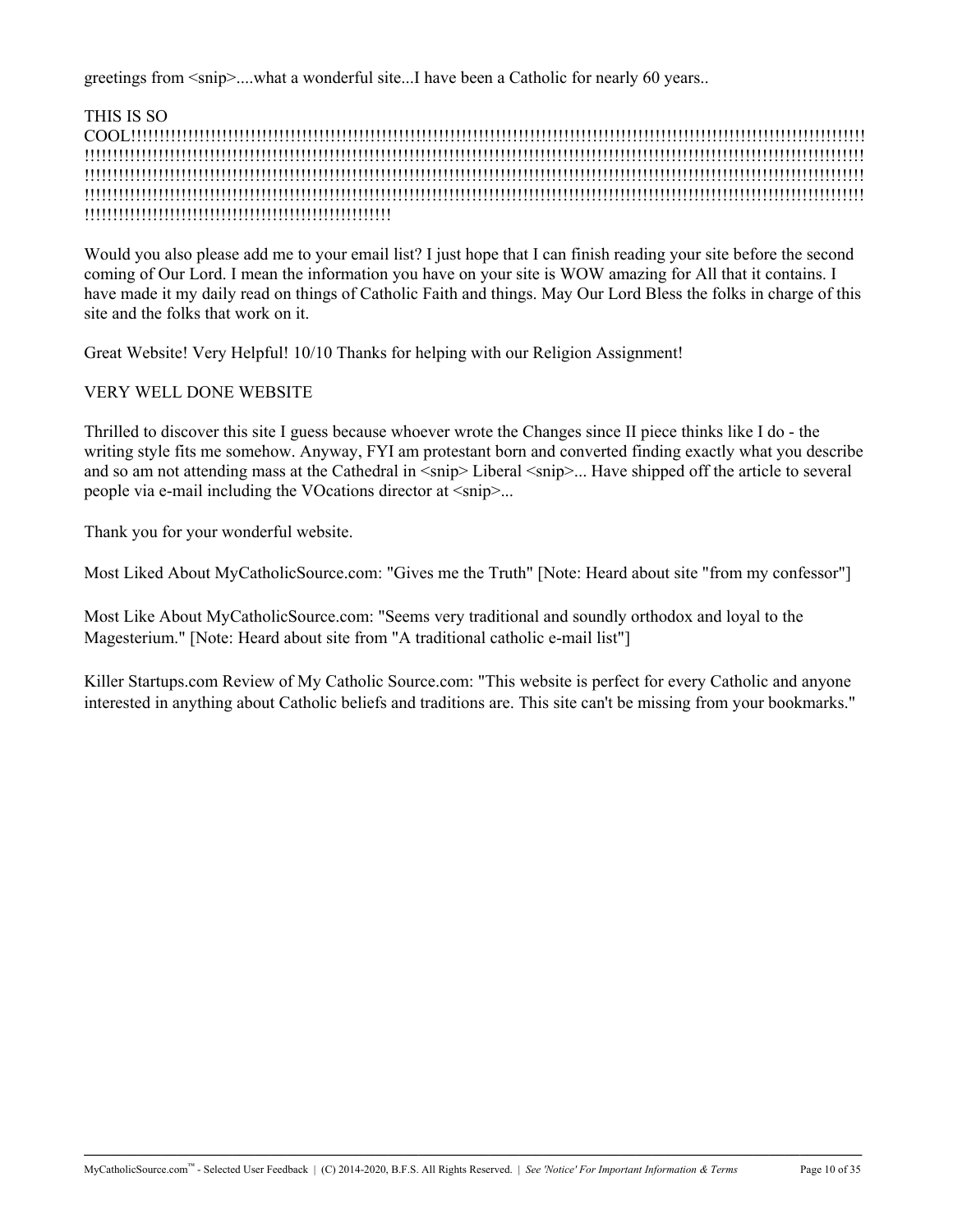# **MyCatholicSource.com - Selected User Feedback Section 2 - Topic: Site Redesign / Catholic Fun & Activities Expansion / News**

I have just reviewed the new look and I have to say that I am very impressed with the new look. It is much easier to read and I like the fulness of the screen being used. Keep up the good work.

I look forward to seeing more of your new site.

I find the site so much easier to follow. It really answers most of my questions.

I simply love the new resource of the crosswords and games/etc. Iknow they were there before, but I had troubles finding the answers sometimes to them. It was VERY easy this time to find them.I teach in aCatholic school and am always wanting something "new"to use! Thanks. Keep up the goodwork.

This is great news. As a Faith Formation Teacher I use and a new Catholic Fun & Activities is most welcome, especially the coloring projects.

Various activities for children would be a great help in Catechesis and a welcome addition to your already helpful and inspirational web site. May God Bless you in your work and endeavers. In the Peace of Christ  $<$ snip $>$ 

stumbled on your site last week and liked it. By accident I found something like "Latest News Stories" or Headlines and decided I'd make a pit stop every day to make sure I don't miss anything.

I want to say from the bottom of my heart i appreciate every thing you guys are doing for us by bringing to us news and happings in the church May the Good Lord continue to Bless you and Protect you Amen.

I will keep you in my prayers that you are able to continue this service! I find many times that your page is where I find what is going on in the Church!

Cool job! Very nice...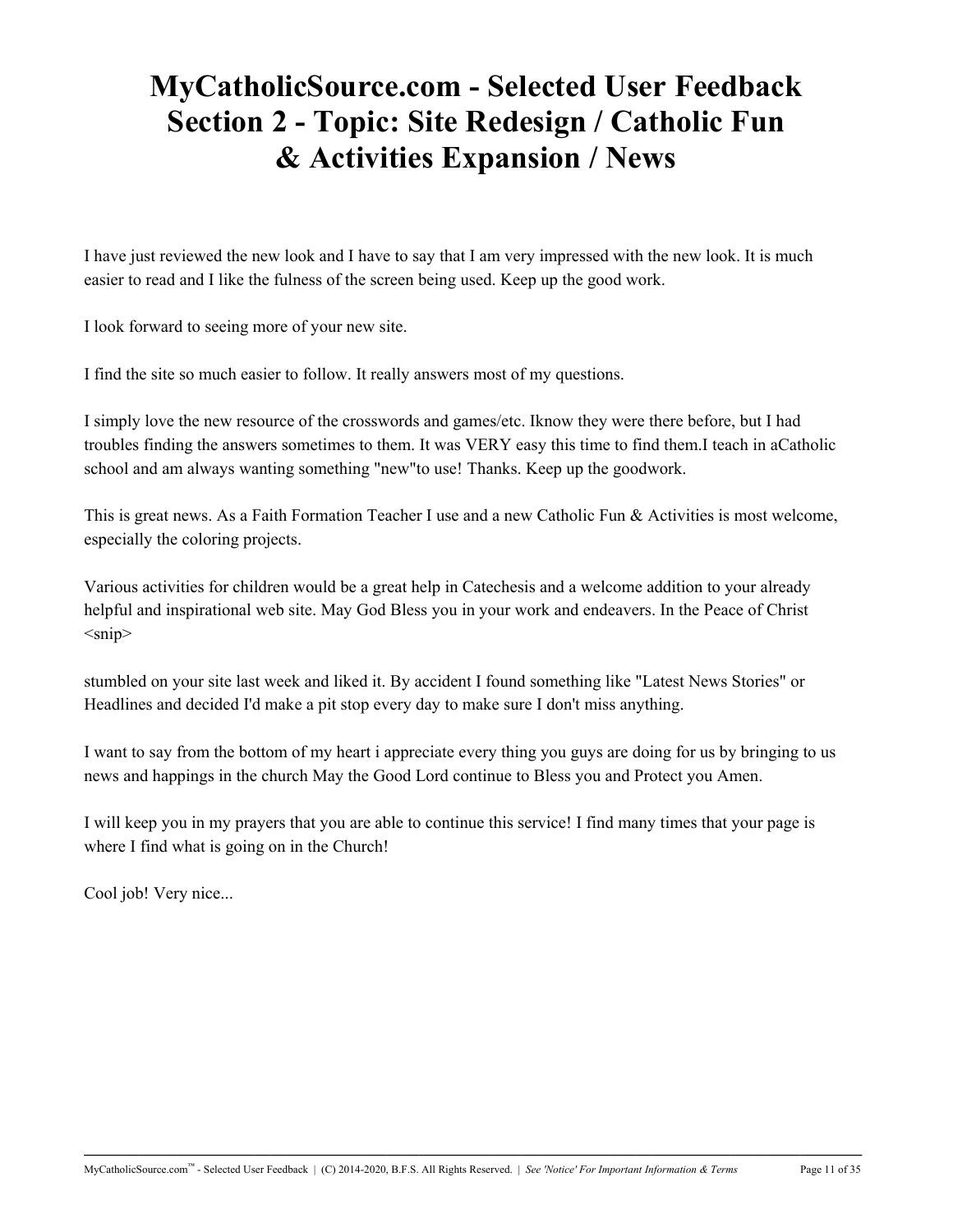# **MyCatholicSource.com - Selected User Feedback Section 3 - Topic: Newsletter**

I'm always excited when I get your newsletter

Compliment of the season.I thank God for your newsletter it help me to know more about my faith. In addition,i suggest the French version for the french speaking country.Thanks.

I am not Catholic but enjoy your newsletter very much. I am truly blessed by reading it.

I just received my first newslettr today. Thank you so much. I just got my computer, and didn't know about your website. A wonderful priest suggested it to me. I want to grow in faith and love of God. Thank you again for this wonderful tool.

It's a pleasure to receive your newletter.

I wanted to say I do appreciate your newsletter very much. I hope to make a donation in the near future. I do forward your newsletters in emails.

For me it is treasure i discovered,before i was passive source of information but now iam very strong active source.May God bless you.

This is to let you know that I thought the newsletter was informative and easy to read.

...the article in catholicity in the home was wonderful. We need more articles to keep reminding us of who we are.

I did recieve the newsletter and the new format. Please continue the good work. May God richly bless you and the rest.

Thumbs up.

Thank you very much for the newsletter.

## I THANK YOU VERY MUCH FOR SENDING YOUR NEWS LETTER TO ME IT WAS VERY INFORMATIVE AND I HAVE LEANED ALOT WITH IT

Thank you so much for the meditations and inspirations and helping me to prepare for Lent. It will also be a great souce for my PREP class and my Lenten Prayer Service. May God bless you and shower HIs abundant grace and mercy upon you. In the Peace of Christ

**\_\_\_\_\_\_\_\_\_\_\_\_\_\_\_\_\_\_\_\_\_\_\_\_\_\_\_\_\_\_\_\_\_\_\_\_\_\_\_\_\_\_\_\_\_\_\_\_\_\_\_\_\_\_\_\_\_\_\_\_\_\_\_\_\_\_\_\_\_\_\_\_\_\_\_\_\_\_\_\_\_\_\_\_\_\_\_\_\_\_\_\_\_\_\_\_\_\_\_\_**

it is very helpfull me to know more about our tradition and growing in faith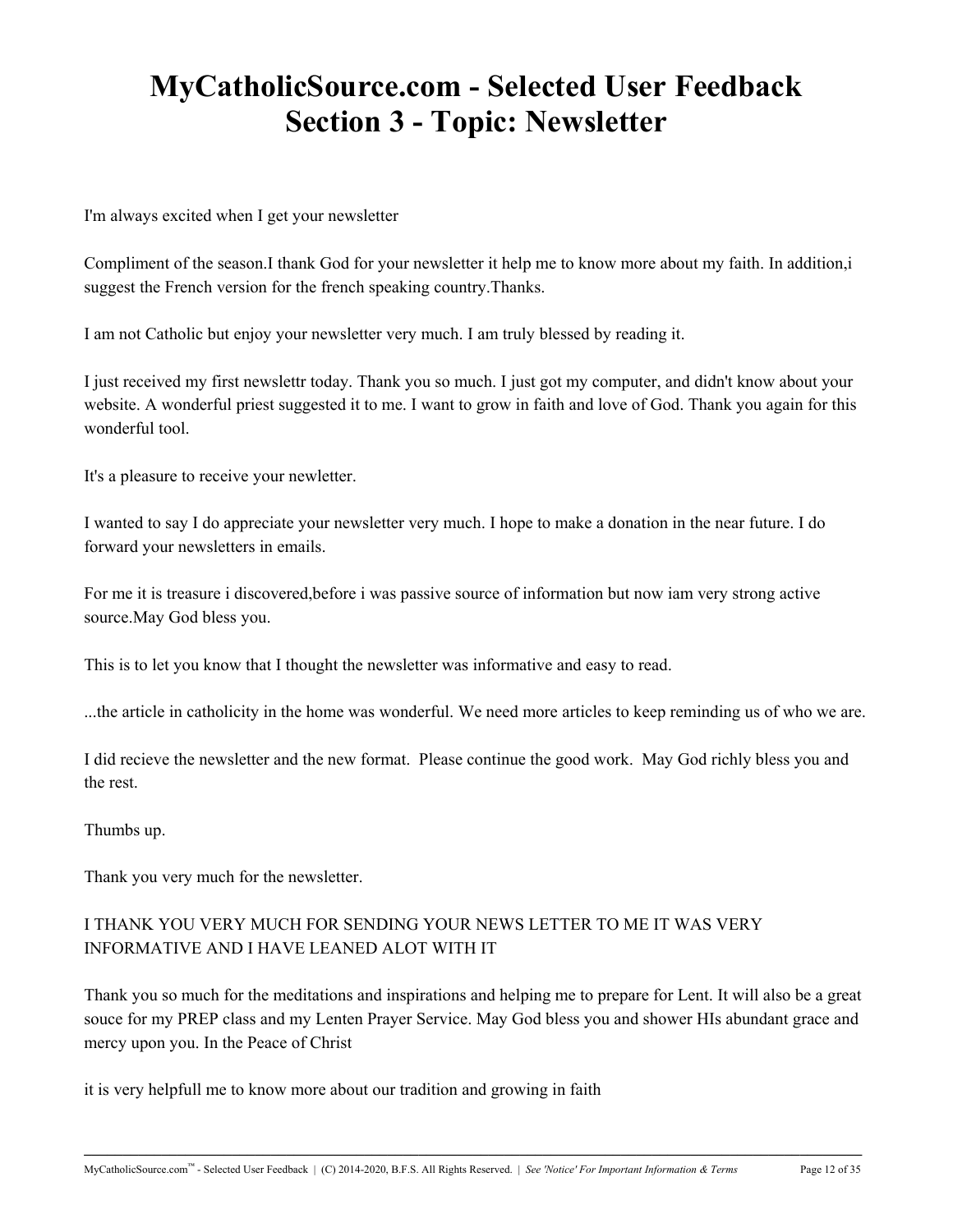I look forward to receiving your e-Newsletter! ... Many thanks and God bless you for what you do - so well.

Recently I complained to mycatholicsourch about the email I was receiving which in order to read it I had to scroll from left to right and right to left. That prob has been completely fixed. THANK YOU mycatholicsource VERY VERY MUCH.

Very, very good, I like the new format, is one of the best I have seen.

I previewed your newsletter and I think you do a fantastic job with the newsletter, both your proposed one and the current one.

I received your July newsletter the other day and found it a wonderful source of information

i enjoy this newsletter

I have really enjoy your newsletter.

Thank you so very much for the news letter!

Thanks so much the enlightenment and guidance of defending my faith. I will always look forward for more of your good messages like this one. God bless you abundantly.

Thank you for this service. I have been a catechist for 18 years and am always searching for ways to engage my students.

Love your info

Thank you very much. Its really enriching about Mother Mary and I hope I will surely make use of it fruitfully in my pastoral ministry.

great catholic resource!!

Need your regular updates on email regards praise the lord Ave Maria

Peace be to You, WOW I hope I can read at this before the second coming of Christ. Wait Wait Lord I am not done reading MYCatholicSource.com yet. Well, I am just joking of course but I will say your site has a lot of Goooooood stuff. Thank you for the newsletter. AMDG,  $\langle$ snip $\rangle$ 

Thank you so much for the nice email with God's powerful message and encouragement. Be blessed abundantly.

I.am really blessed to receive your mail.please continue to update me every month regards and lots of.love may mother Mary intercede for us and being us closer to. JESUS PRAISE THE LORD AVE MARIA

**\_\_\_\_\_\_\_\_\_\_\_\_\_\_\_\_\_\_\_\_\_\_\_\_\_\_\_\_\_\_\_\_\_\_\_\_\_\_\_\_\_\_\_\_\_\_\_\_\_\_\_\_\_\_\_\_\_\_\_\_\_\_\_\_\_\_\_\_\_\_\_\_\_\_\_\_\_\_\_\_\_\_\_\_\_\_\_\_\_\_\_\_\_\_\_\_\_\_\_\_**

Thanks so much for the update you always send to me. It is good and I really like it.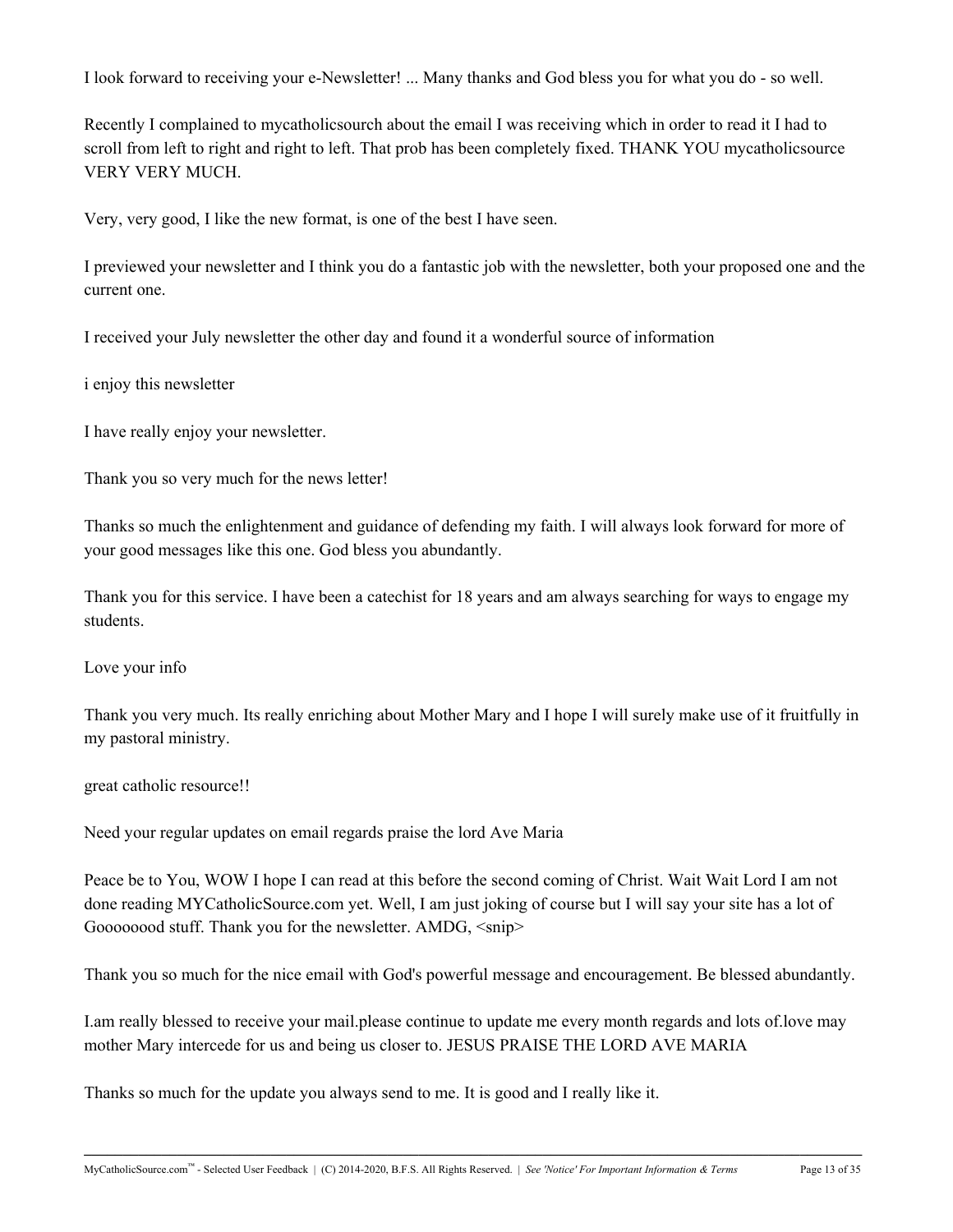So many things that I did not know.

Dear Staff, The peace of the Lord is with you. Than you very much to send me your news letter the whole year of 2014. It was a great benefit for me and for my parish. I request you to continue with this spirtual help even to my community where i am living. Thank you and may God bless your ministry. Fr. <snip> OFM Cap.

### ..MAY GOD BLESS YOU FOR ALL THE INFORMATION ON THE FAITH.

I enjoy your newsletter iimmensely.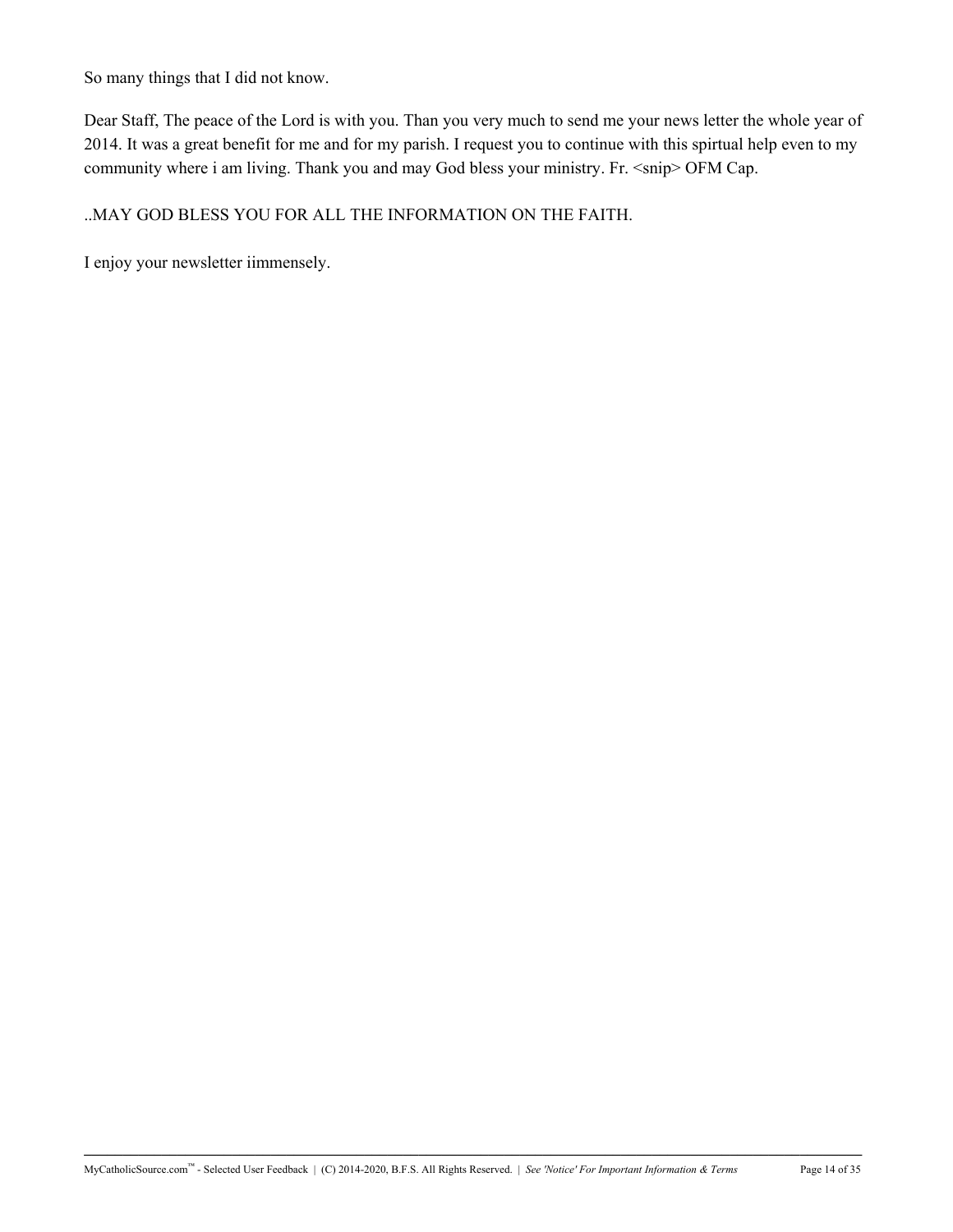# **MyCatholicSource.com - Selected User Feedback Section 4 - Topic: Rosary Week (Annual Event)**

This international chain of prayers is a real blessing. Thank you for that !

It is for me a great pleasure to pray WITH friends in the whole world. Sometime I feel lonely but Christ is the King of the Universe so I have a family... Thank you and see you next year...

Wonderful event! I enjoy participating with my wife every year!

Thank you so much for giving me the opportunity to link up with so many persons all over the globe to offer our dear Mother Mary tribute and honour all da ylong from sunrise to sun down. Maria Regina Sanctissimi Rosari ora pro nobis nunc et semper.

It was an up lifting experience for me

it was good

I have said the rosary alone but now i hope it will be better saying the rosary with other people.

I love to pray the Holy Rosary. I prayed the entire week last year and it was such a true blessing for my soul. Thank-you MCS for another year of Annual Holy Rosary week.

I was happy to participate.

Thank you so very much. Cannot thank you enough.

Your daily reminders helped keep me on track, thank you for that.

I really have no coments or input. I can only say that this week has been a spiritual experience for me in addition to Christ blessings I have everyday.

I am looking forward to Rosary Week. I do not Pray the Rosary enough. I'm hoping this will help me to once again Pray the Rosary on a daily basis.

Thank you!!!!!!!!!! God bless you all!

Thanks for informing us about this devotion

I believe in the power of prayer--and of the rosary in particular. I will spread this news to everyone I encounter.

I do the rosary in church every monday and will ask some of my friends to say with me for one week in october.

**\_\_\_\_\_\_\_\_\_\_\_\_\_\_\_\_\_\_\_\_\_\_\_\_\_\_\_\_\_\_\_\_\_\_\_\_\_\_\_\_\_\_\_\_\_\_\_\_\_\_\_\_\_\_\_\_\_\_\_\_\_\_\_\_\_\_\_\_\_\_\_\_\_\_\_\_\_\_\_\_\_\_\_\_\_\_\_\_\_\_\_\_\_\_\_\_\_\_\_\_**

Excellent plan that accommodate everyone's schedule.

Thank you very much for inviting me. With God's help, I will continue the "Rosary Week" daily.

Thank you very much !

Looking forward to participate in this ministry.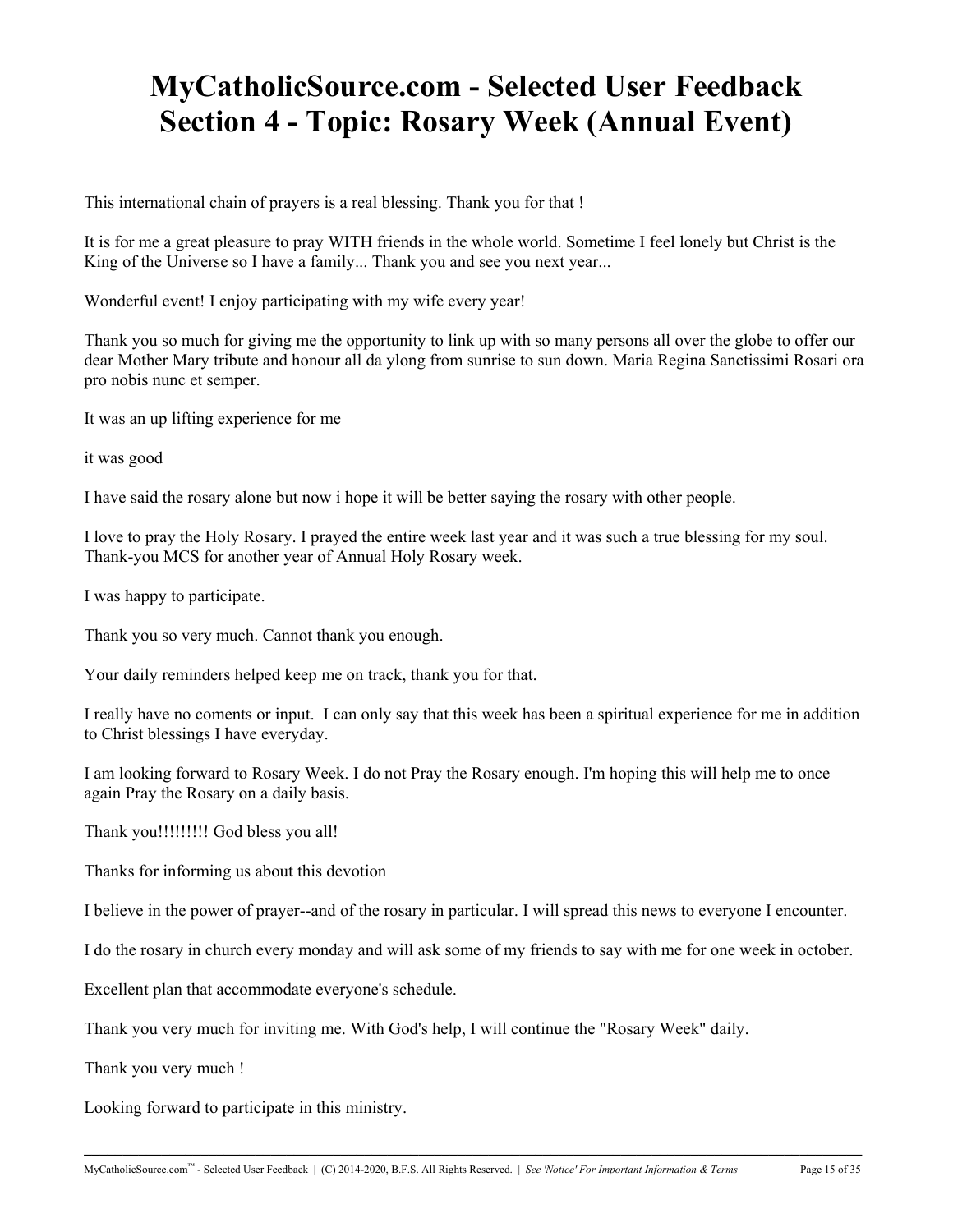Thank you for this blessed opportunity.

I look forward to participating this year. I am going to tell my whole family about this and I know they will also participate. Thank you!

It is more important than ever that we pray with our Mother the Rosary and that we help with her intentions and our own. May God's plans for us be realized and that we spread His glory.

Thank you for the opportunity to unite in prayer to Our Lady.

While saying the Rosary, I kept in my hand, both the cross, and my scapular. To my mind I was paying tribute to both Our Lord and Holy Mother of God. I say the Rosary every morning in this manner. It certainly helps me to focus on my prayers. Possible it may help others too. God Bless you for the work you are doing.

Thank you for reminding me. Please continue to do so.

I am happy to join you all and I thank you for giving me this special opportunity. Thank you very much. May the Good Lord and our Mother Mary bless you all in this great endeavour.

Thank you for this opportunity.

what a wonderful idea

Thank you for your ministry!!

I would really like to participate in this Rosary Week.

I enjoy saying the rosary,and it's good to have more specials intentions and intercessions to pray for.

Thank you for this invitation honoring our Blessed Mother!

This is a great idea!

God bless you and your mission to spread the Gospel of Jesus Christ.

Thank you for this invitation, I love to pray the rosary, and wish we could pray it everyday of the year, not only for 1 week. All together as brothers and sisters in Christ. Heaven will be full of joy, to hear so many prayers ascending all at once. May God Bless all of you, who sign and pray, and specially the people who kindly invites us to join this group.

God blesss you for organizing this event honoring our Blessed Mother

Rosary week takes place over my birthday so it will be extra special for me.

A worthy spiritual exercise. Thanks for letting me know. My family will join the Rosary Week prayers.

I wsould love to say the rosary with you as I try to say it often

#### THANK YOU !

Thank you for organizing Rosary Week in honor of Christ the King, along with the historical info about the Rosary and its favor with Heaven, saying it in Latin, and how to pray it (and with the veil for women.)

**\_\_\_\_\_\_\_\_\_\_\_\_\_\_\_\_\_\_\_\_\_\_\_\_\_\_\_\_\_\_\_\_\_\_\_\_\_\_\_\_\_\_\_\_\_\_\_\_\_\_\_\_\_\_\_\_\_\_\_\_\_\_\_\_\_\_\_\_\_\_\_\_\_\_\_\_\_\_\_\_\_\_\_\_\_\_\_\_\_\_\_\_\_\_\_\_\_\_\_\_**

This is a fantastic idea; and I would like to find a way to pass it on.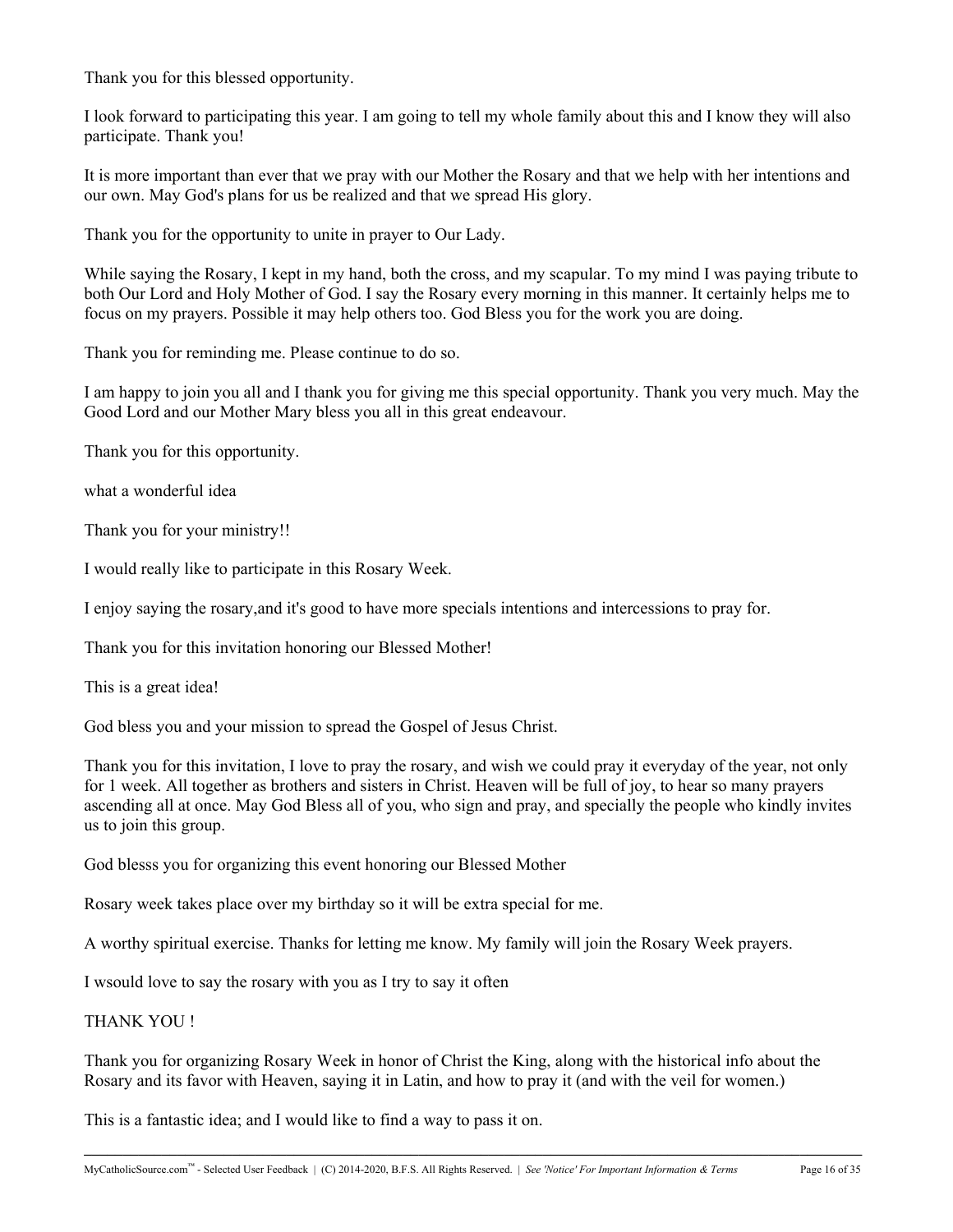### I AM LOOKING FORWARD TO "ROSARY WEEK"

I always like to pray the Rosary and when there is special intentions I'm more inspired.

It is a great idea and love saying the rosary

This is my first time for Rosary Week, and I am really looking forward to sharing with all of you. I am also going to have my family join in this special time. Thank you

Thank you for offering me a chance to participate in this devotion.

Thank you and my God bless all of you work on this web site.

Rosary Week is a great way for Catholics to bring themselves to praying the rosary. I pray mine daily and i just add another rosary each day during that we for this intentions.

good idea all the family is with us

Thank you so much for doing this. Praying the Rosary more often is one of my personal goals. This will help me.

Thanks for doing this. It is great and our country is desparate for prayer!! God Bless ya'll.

I loved it last year I felt like I was part of something big,powerful and holy

Thank you for informing me about Rosary Week.

Many thanks for notifying me, I am always ready to participate in group prayer!

I pray the Rosary every year with My Catholic Source

This is our faith. This is our powerful weapon against the attack of the enemy. We just need to use it more often, especially todays day & age. Amen

### I LOVE HOW YOU KEEP ME UP TO DATE ON EVENT, THANKS BE TO GOD

Thank you for offering this devotion. You make it very easy for us to participate.

Thank you for the info and invitation. As we know the Rosary is much needed at this time with all the evil going on in this world. God bless you in your work.

Since I became Catholic last year at Easter, this event keeps me in prayer and helps me learn about and pray the rosary. I love it!

Love the email reminders. Thanks for helping us remember what's really important in our busy days.

Thanks i would like to join you once again

Thank you so much for including this old, disabled lady in your Rosary Week. Bless you.

Praying the Rosary with everyone is what Our Lady wants; to help bring peace to our world, and praying for sinners.

**\_\_\_\_\_\_\_\_\_\_\_\_\_\_\_\_\_\_\_\_\_\_\_\_\_\_\_\_\_\_\_\_\_\_\_\_\_\_\_\_\_\_\_\_\_\_\_\_\_\_\_\_\_\_\_\_\_\_\_\_\_\_\_\_\_\_\_\_\_\_\_\_\_\_\_\_\_\_\_\_\_\_\_\_\_\_\_\_\_\_\_\_\_\_\_\_\_\_\_\_**

It has been for me and now for my wife also, very spiritually rewarding.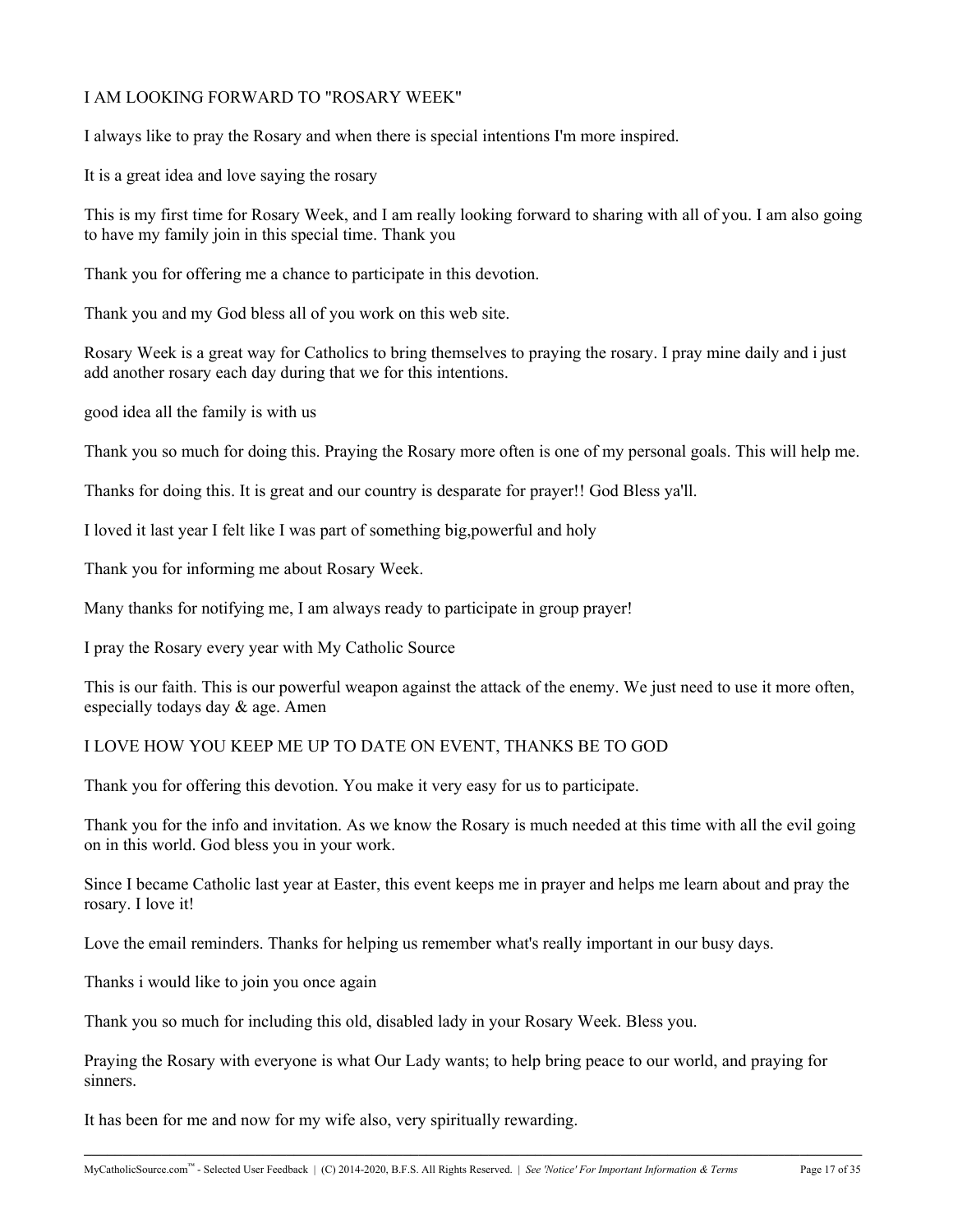### THIS IS THE THIRD YEAR FOR ME IT'S VERY UP LIFTING

Makes me feel good saying the rosary every day for a week. and I devote time to our blessed lady.

I am very please to paticipate this movement prayer to Mary to Jesus

Thank you for this opportunity. I aalways appreciate any notices of the rosary events or novenas and usually say the rosary daily.

My husband and I are invalids (homebound for the most part) and we say the rosaries without end some days. Combined at times with others makes this an awesome part of our prayer routines (and we have a routine!)

I am thankful that I was asked to join others in praying the Holy Rosary, during Rosary week. What a BLESSING!

I would pleased and happy to pray the Rosery for this special week. It is my great honor to do so! Thank you for letting me join tha many others to do this!

Thank you so much!! :)

I am new to the faith and feel so blessed to be able to take part in this!!

Thank you for your efforts because I'm sure that it is this simple but so riche prayer will save our world.

I am interested on getting back to my religion I haven't been even to mass in many years and while reading about rosary week I felt this would be a very good beginning. I also have a friend that has been encouraging my return in such a way that it has made me realize that I do feel like I am missing something in my life.

Thank you for the reminders!

I am in love with the month of October for the majority of important events in our catholic faith falls in it. Thank God!

We need all the Prayer we can get at this time

LOVE this!!

Thank you ve[r]y much!

In a world in such dire trouble, we need the Rosary to strengthen our faith and support our "shepherds" who guide us closer to God. Our Blessed Mother asks us to Pray,Pray,Pray!

Thank you for graciously permitting me to particpate with your group to pray to Our Blessed Mother Ever Virgin Mary thru the Holy Rosary. I need commitment and this is an excellent avenue. Thank you  $\&$  God bless.

The recitation Holy Rosary is my moat important undertaking during the whole day

May God always Bless you

I feel it is important to say the rosary every day andnI am nearly finished with the 54 day rosary novena. Our Blessed Mother has asked that the rosary be said as much as possible. Thank you for giving me again an opportunity to join so many others.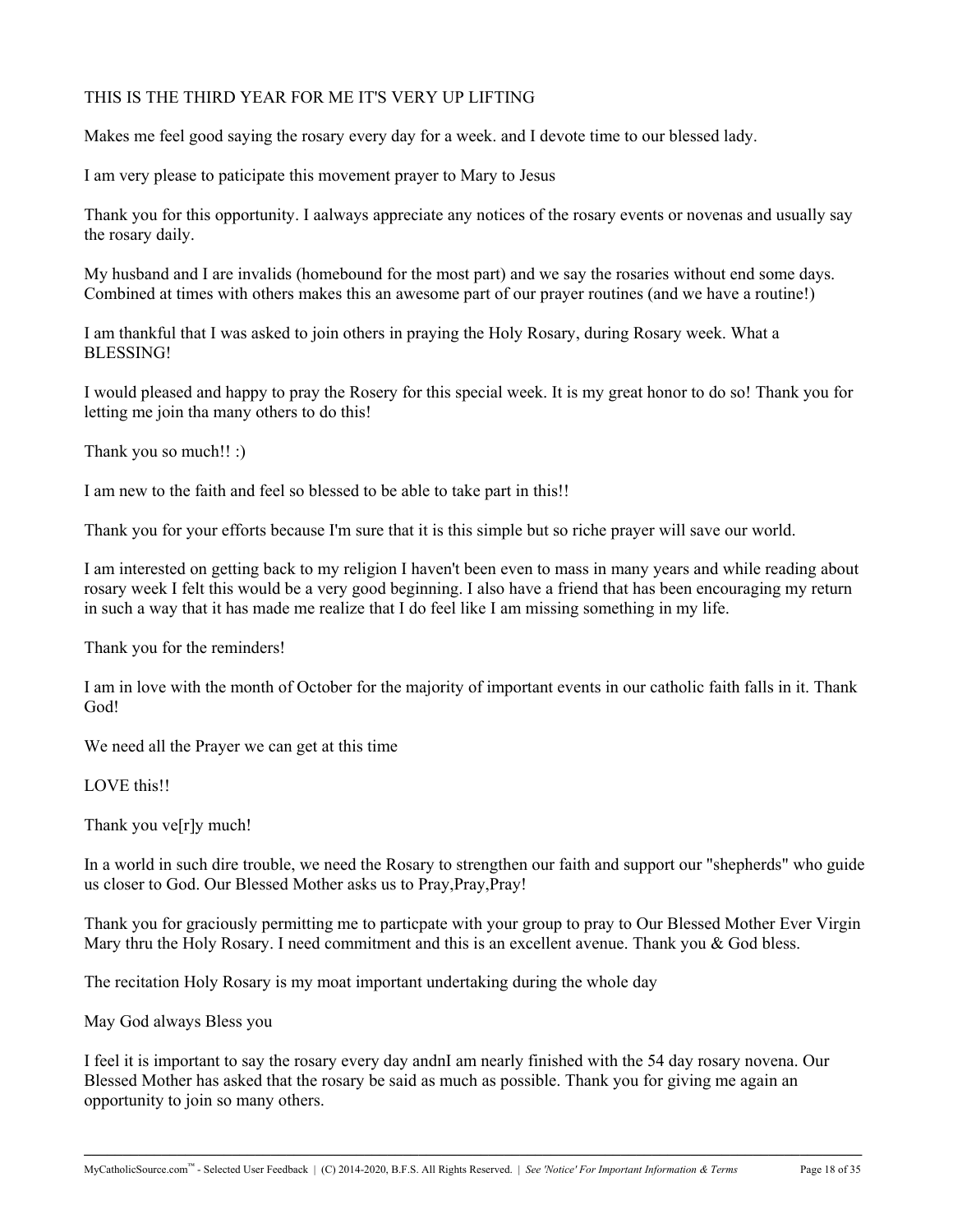I am very happy to participate in this Rosary week and happy to pray for the need of others.

It is a question of Life or Death to pray the Virgin Mary !!!

I pray Our Lady's Rosary everyday, so for this week I'll pray for some special intention. I want to be counted among those who stand up for the Rosary!God bless you all.

the holy rosary is part of my daily life. It sets my mind and spirit at rest and I fall asleep thinking and pondering about Jesus and Mary. I feel Jesus bidding me [good] night

i love following it.

I am truly bless, when I say The Rosary, for myself or for others.

One good way to pray the rosary. Thanks a lot.

MY wife and I thank You for your time

[I] am happy to participate in this event. We are blessed to have our beautiful Intercessor.

As President of the Curia, Legion of Mary for  $\langle$ snip/country name>, will be requesting from all the active and auxiliary members to join in praying for the intentions. Will submit each praesidium name by next week.

Love it! The Rosary will conquer all!

good for spiritual health

The Rosary is a beautiful prayer.

Thank you!!

thank you so much I really love to join and pray Rosary everyday!

#### PLEASE LET YOUR READERS REALISE THAT THROUGH THE HOLY ROSARY THEY ARE MEDITATING THE LIFE OF JESUS THROUGH THE MOST ACCEPTABLE PRAYER TO HIS VIRGIN MOTHER

It is me that thank you ! I feel to be part of a family...

Enjoyed very much participating in the rosary event and thank you for the Mass being said for all participants. God bless!

It has been a pleasure to recite the Holy Rosary knowing that so many other person have been connected together with the BVM through the Holy Rosary.

Thanks for sending the daily reminder for the Rosary week. I say the rosary daily but glad that I could also be a part of this week with others around the world. Thanks for remembering me in the Latin Mass. I will be praying for priestly vocations and the religious life. God bless you.

Thank you for enrich my spiritual life with this heavenly devotion.

What a beautiful way to pray with each other and offer it to our Mother. She brings us all closer to her Son.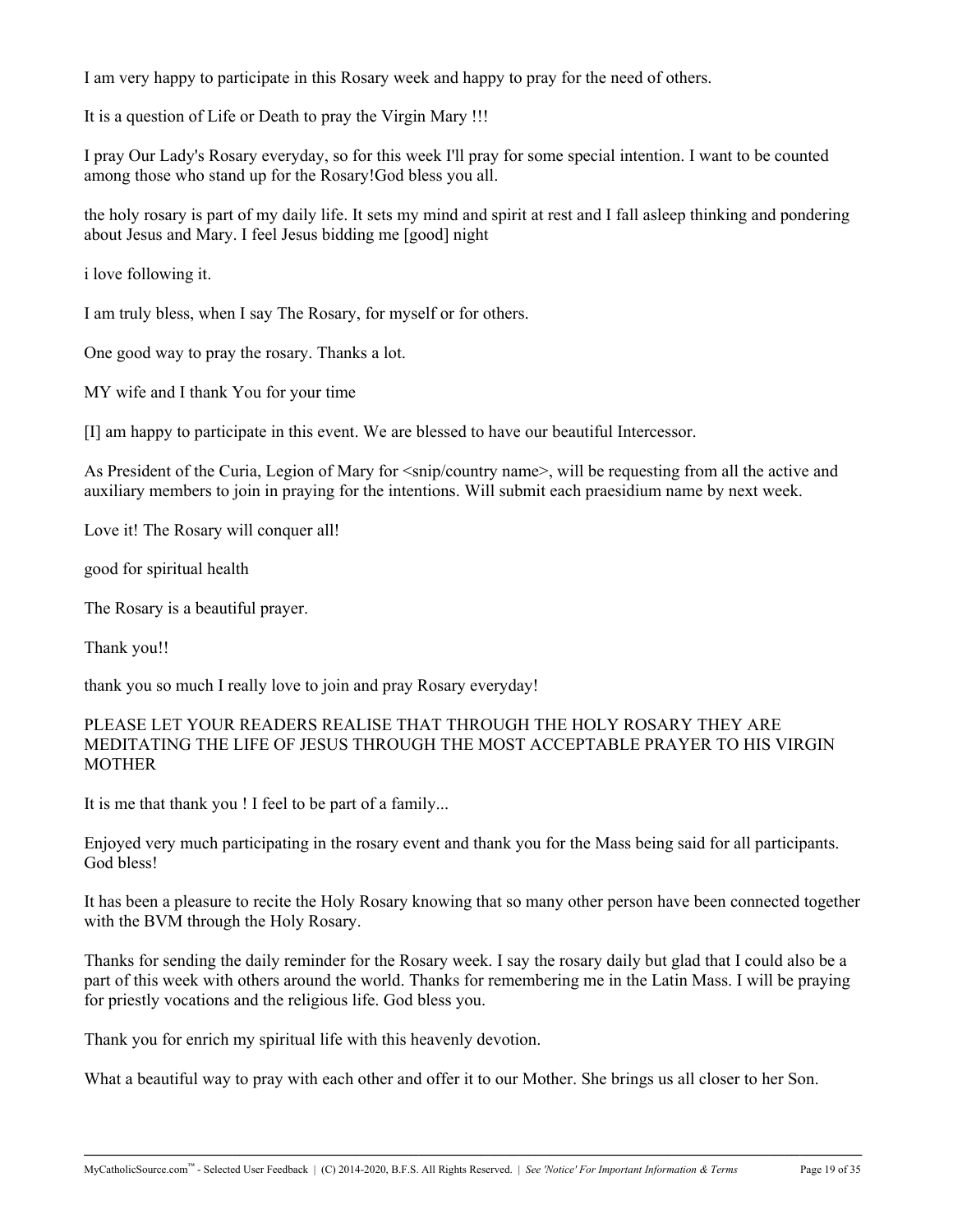Wonderful event! Have participated every year with my wife! It is so spiritually enriching! Thank you so much for all your efforts to have this great offering to our Blessed Mother!

Thank you for reminder. I look forward to participating again this year

A great service!

I love this

Blessed opportunity!

Thank you For promoting this wonderful event.

It was a pleasure on my part as I got to say the Rosary every day for the intentions needed.

Thank you for this wonderful resource.

I would like to comment on this is a very important prayer for the catholic Faith be used in their daily lives. it will help them in faith and strengthen their lives to the Universal church of God, the Catholic Church. so should we all be part of the program of Rosary as our sword for all challenges in life. thanks

We all need prayer. What a wonderful way to pray for each others petitions and needs. To God Be The Glory!!

Love being involved rosary week

It's nice that you have Rosary week to encourage people to pray the rosary the world needs it! God bless your work.

I find this very good for those you need prsyers

thank you for this wonderful rosary week.

Thank God for Rosary Week.

Have signed up 1st signup and it has been an enormous Grace for me and my family.

I love taking part in the rosary week.

Rosary week enables a believer to honor Mary as a true person who intercede for us to our loving father for all the sins we commit. It is good always to honor her because of the favor he grants us. May all those who joints the rosary week be asurred of getting God's favor.

It has been a wonderful spiritual experience!

this one the most profound beautiful ways we can stay united with the whole world in Jesus Christ through the intercession of Mother Mary, awesome the way the plan of God works to keep every who seeks to find another. "Do unto others what you would like them to do unto you" let us all pray for others so they pray for us in this way the whole world is praying. Praise and Glory to Jesus, the son and God our Father who art in Heaven.

Much needed Rosary prayer devotion for a World in need of Peace and healing through the intercession of Our Blessed Mother, Mary!!!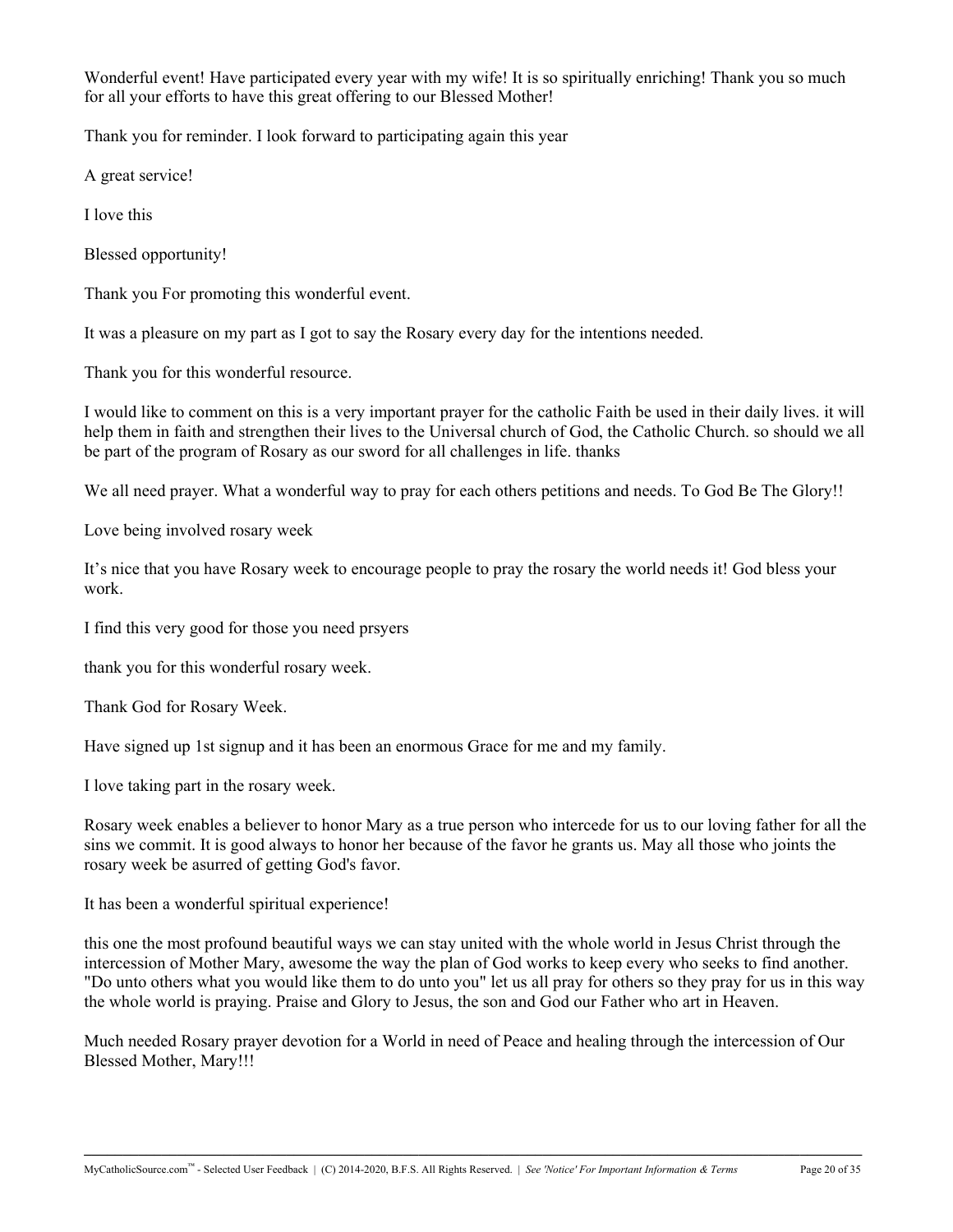This is my first time to join you. Look forward to joining you in rosary prayer later this month. I am praying the rosary every day for an hour fyi.

Thank you. I say the rosary every day if possible so this is a very good thing. I hope there are many participants. I will pass the word around at my church.

it is a very praiseworthy cause that you have all set up.Keep it up

look forward to this special time. God Bless

thank you for inviting me to join the rosary week!

Keep up the good work of our Blessed Mother !

will be happy to join and to be serious on it to build my spiritual life and also to inform more christians.

Divine Providence has brought this Blessing and Grace to All God's children! I am truly grateful and appreciative!

I like very much participating in the Rosary Week; it is a grace filled time.

Thank you for promoting this wonderful devotion.

I am grateful to be able to participate in the rosary week with all of you.

Thank you for doing this!!!

Its a very good idea many people shoud be encourage to pray the Holy Rosary

thank you for having such a forum to encourage Christians to pray

This is so needed! Thank you for sponsoring.

Thank you and may God bless you always

Thank you for inviting me to join and pray with you each year. This is my 5th year

Thank you for the Latin Mass "reward" :)

God Bless you for this invitation.

It's more important, now more than ever to pray the Rosary!

It ll be a blessing for me to engage more in reciting the rosary.We are greatfulfor helping us grow deep in our catholic faith.

The pray of the rosary is powerful in my life it helps me all the time.i wish many to join The pray and our mother Mary will do wonders in they life

Yes I want to join because I love the rosary

I believe a second Rosary Week [e.g. each year] would be an excellent idea. If My Catholic Source decided to hold a second one, I'd definitely participate.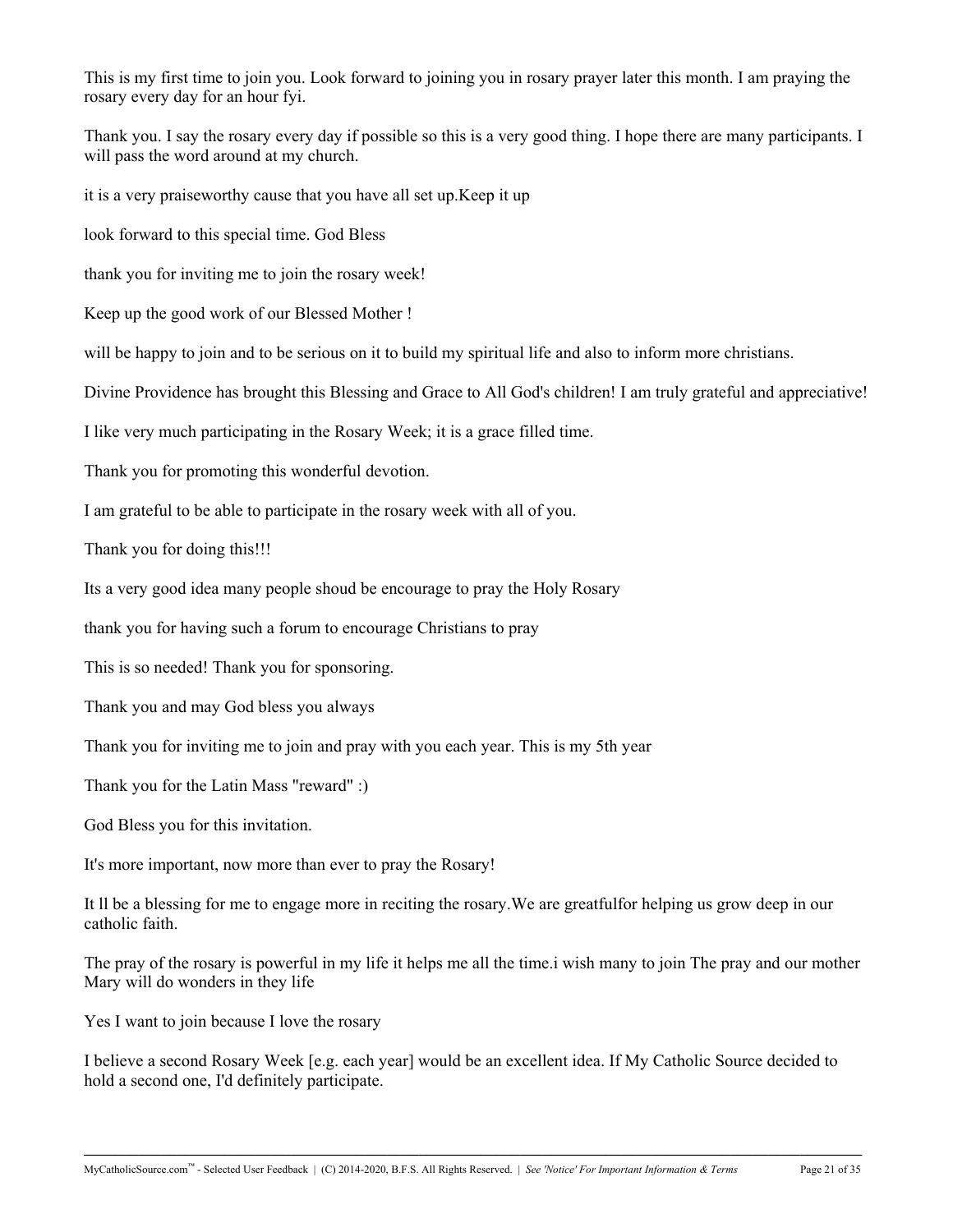# **MyCatholicSource.com - Selected User Feedback Section 5 - Topic: Books/Ebooks & Apps (Incl. Reviews)**

*Note: Where applicable, a '/' symbol may appear below to set apart a review's title from the remainder of the review. Quotes may appear with some selections below to avoid confusion. Also note that proceeds from sales of BFSMedia (books/ebooks) & BFSApps (e.g. Speedy Dial!) may support the MyCatholicSource.com website.*

=============================== MEDIA (Books/Ebooks) ===============================

I.really love your books

======================= *Books/Ebooks: Selections From Online Reviews* ======================

*In Heaven We Know Our Own ('Catholic Classics' Reprint):* wonderful read / such a perfect book for those that are sad and lost someone or just want to be uplifted-a must buy

*My Colors: Great Resource!!!* / A lot of grids for colors! Great Resource!

*Coloring Book For Catholics: 50+ Latin Prayers...*

Perfect for Catholics learning latin / My son loved this!

Totally what I wanted! / This was so relaxing and fun to do.

Wonderful Latin Prayers Colouring Book / A return to happy childhood days! This is a beautiful, traditional latin catholic colouring book. I love colouring in the Latin prayers, because I am learning Latin as I colour. The Prayer is in english on the reverse side. There are over 50 Latin Prayers to colour in... This book is really good value, and I have no problems recommending it.

Great way to learn Latin.

*Vatican II/Summary of Changes:* Excellent analysis of the changes / This book meticulously details what anyone needs to know about the changes to Catholic teachings and the church in general... A must read for any conscientious Catholic.

*TLM v. NO:* GOOD BOOK / VERY GOOD READING

==================================== TLM vs. NO ==================================

have you established/considered 'bulk' discounts on the 'TR/no' [TLM vs. NO] book?

It may 'go without saying'? - we'd hope the sales of the book - WOULD make it a '#1 best seller' IN all categories - SOON!

In a 'reader's digest version' - IT IS SIMPLY, beyond words to acclaim properly.

====================================== APPS ======================================

**\_\_\_\_\_\_\_\_\_\_\_\_\_\_\_\_\_\_\_\_\_\_\_\_\_\_\_\_\_\_\_\_\_\_\_\_\_\_\_\_\_\_\_\_\_\_\_\_\_\_\_\_\_\_\_\_\_\_\_\_\_\_\_\_\_\_\_\_\_\_\_\_\_\_\_\_\_\_\_\_\_\_\_\_\_\_\_\_\_\_\_\_\_\_\_\_\_\_\_\_**

I will tell my family and friends about them [your apps], I am sure they will want to get them too.

============================= Catholic Bible References App ============================

Hi what a fantastic app very helpfully easy to follow do you have any more apps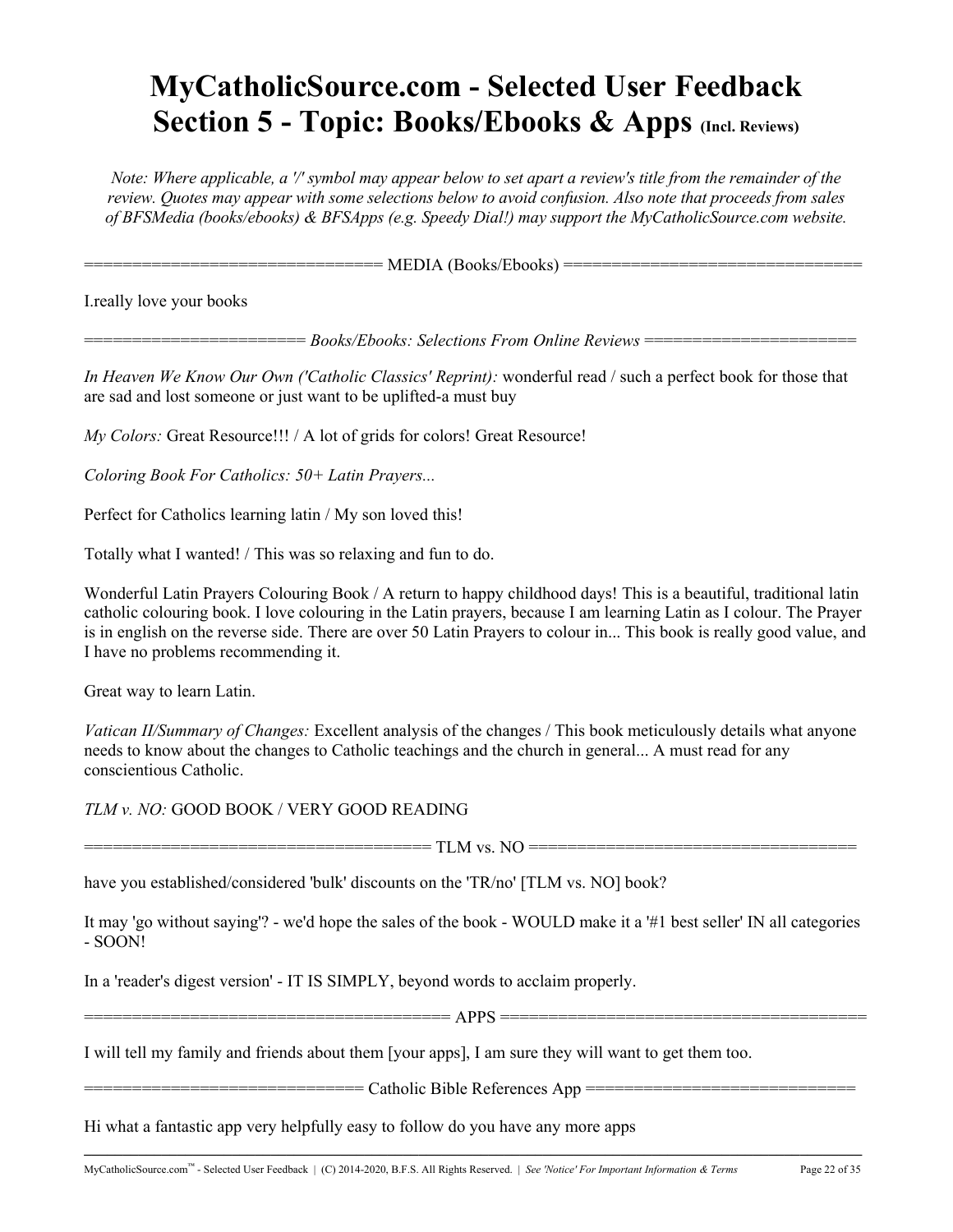Your app is quite thoughtful and innovative.

Love this app! A must for any Catholic with an iPhone. Easy to navigate, colourful, and very informative. For the price I have to say it's one of the best resources for referencing Catholic verses in Holy Scripture. Even with the small glitch (when used with lOS7) it's still well worth it. *[MCS Note: The 'small glitch' was resolved in a subsequent update.]*

I love app [for/when] talking to jw s.

This is a great app!! Thank you:))

Fantastic!!! This is perfect for me as I am now into my fourth year of being a convert to the faith. This is an awesome tool to assist us all!! I often tangle with the JW's who are Sola scriptura. Thanks for using the internet and cell phone apps for something other than evil, which is what satan wants. Jesus is using you to show His awesomeness!! You are the faithful servants. Praise be to our Lord Jesus!!

================== *Selections From Online Reviews: Catholic Bible References* ==================

Wonderful!! / Love this app! Helpful in apologetics! And helps me to deepen my faith! Thank God for this app!

Great app / Great app for debating the bible memorising Protestants

Great app / Me as a catholic always had to defend My faith with non Catholics and this app is very useful Good app I recommend this to everybody.

=================== iStations / iStations for Android (Stations of the Cross) App ==================

It is a great App for Lent season!

I did download iStations on my Kindle Fire and it works great and is beautiful. You can let anyone who wonders about it. I'm so glad I tried it.

It is a great app and I use it regularly.

================ *Selections From Online Reviews: iStations / iStations for Android* ================

Thank you! I'm a seminarian for the diocese of  $\langle \sin p \rangle$  and this app will sure help me get into the lenten season. Great Job and God bless.

This is a lovely app lovely pictures very colorful. Also comes with audio sound. Good app for catholics...

Istation of the cross I love it and feeling that I am with him when I suffering like him.

This is awesome... I love the audio, and the quality of this prayer app. Well done.

Best Station App / This is a great App. The illustrations of the stations are some of the most beautiful Christian art to be found. Being able to listen on audio makes for a very peaceful experience. Highly recomended.

Recommended. / App has an option to listen to the station meditations which are read well. It is definitely worth the purchase price.

Stations Of the Cross / I really like this app. Very good for meditation and reflection. The pictures are beautiful and inspiring. I go to my Parish also during Lent for Stations and this helps me on days when i am in the privacy of my home Thank you.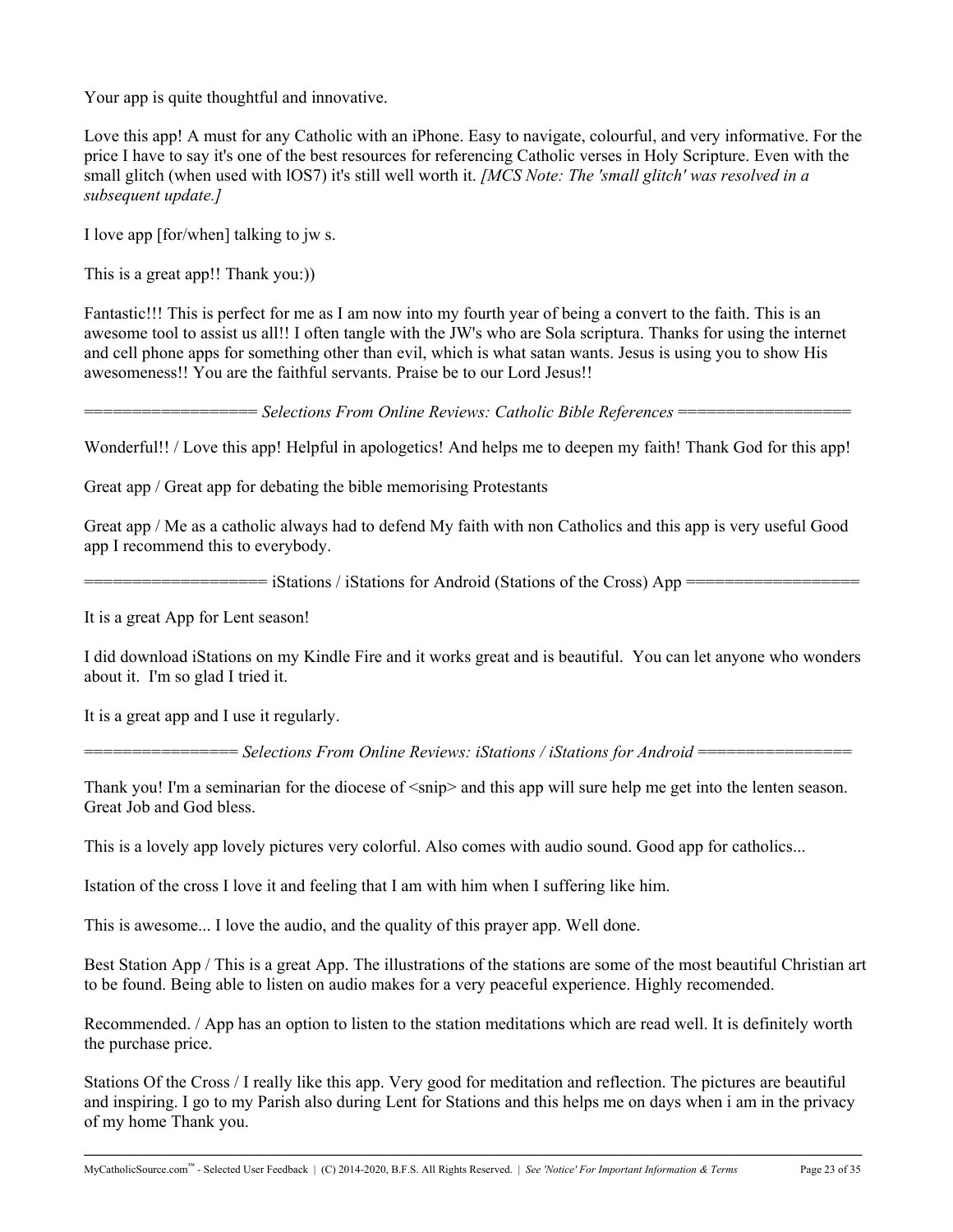Complete Stations devotion and more! / For someone who cannot make the Stations at church or on Tv, this is a beautiful way to pray most specially if you are stuck in bed. I agree this is also fantastic for anyone who wants to pray during the day in between a busy or hectic schedule. I was amazed to see the additional prayers in both English and Latin. Bravo!!! This isn't just for a neophyte but for anyone who wants to stay connected to the Lord. A wonderful tool to use during Lent and throughout this year of Faith as laid out by our Holy Father Pope Benedict XVI. Viva Jesus Cristus! God Bless you all, <snip>

excellent app! / wonderful!!! cant wait for lent to start. perfect for those who cant make it to church, home or hospital bound! pictures and audio are great!

Penetrating and profound. / The best I have seen so far. great to take along for those with unusual schedules. Very happy to have found it.

Great app! / Love this app! It is very easy to use and I love that I can experience stations when I am unable to attend during the Lenten season. Very happy that I purchased this!

SUPER TO HAVE ON YOUR KINDLE / Since I don't have a fancy phone, etc. I bought this for my Kindle - it is GREAT especially during Lent. You can listen or just read - it give two versions also.

Nice app! / Love the ease at which these can be used now and the lovely old artwork is so special! Glad to have found this!

Stations of the cross / A great way to remind all peoples of the sufferings Christ had to go through to save our worthless Souls from hell, it is sad that manychristens don't even know how Jesus life ended or why

beautiful pictures / I've been looking for a book about the Stations of the Cross and I think this one will work. The prayers are beautifully written. They are perfect for a meaningful way to remember and reflect on the death and rising of Jesus .

Great / This is a great Lenten time app. It brings home the meaning of lent and helps me with setting my goals.

A perfect daily Lenten prayer! / Beautifully done... Especially like the audio on when moving through the Ststions. I've never been able to contemplate on each Station until now! Thank you!

A MUST APP / This is a flawless app at an unbelievable bargain. The prayers for each station are beyond eloquent. I recommend it to believers and nonbelievers, alike. Those who believe will gain more spiritual depth and understanding and an even closer relationship with God. Those who don't believe may be moved to do so.This app is a must!

very good. / I got this app to help me understand the stations better. my daughter also thinks it is a good thing. I really helps me out with the story of his journey

Great for private devotions / This app gives you two different stations to choose from and a good voice over option. Just plug in some ear phones and shut out the boob tube noise and enrich your spiritual life. This app worked flawless.

Want to pray the Stations of the Cross, while in the car, this is the one. *I* like praying while traveling, so this app will let me listen and follow Christ's last few hours. In the car or at home, this is a good deal.

iStations / Awesome. Works perfectly on my Kindle. Very well illustrated and a joy to use...

Stations of the Cross / It is very nice to have this app for my kindle, now I can do the stations anytime that I have my kindle and that is always. It is always nice to have a visual when praying, helps keep me focused.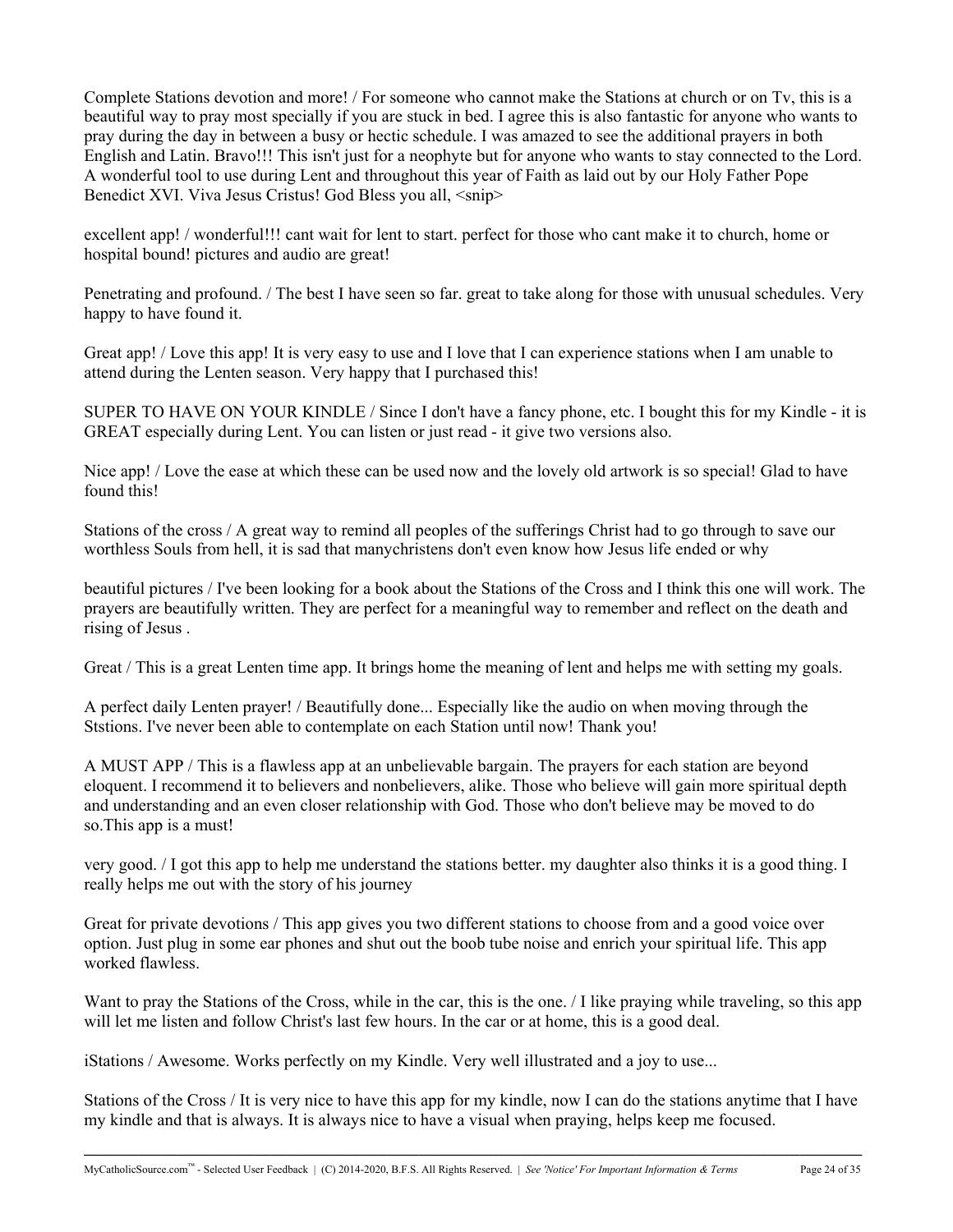Great Personal App! / The Stations of the Cross are so much more meaningful with this app and its narration. One can read it and receive much benefit, but with this app, where you hear it read to you, is so much more moving, similar to being in church.

Wonderful / I put this on my phone, iPod and liked it so much decided to see if it would work on my Kindle Fire. It is beautiful and great to have the audio with it, the pictures are wonderful. I'm sure all catholics will love this and non-catholics also. I'm using this app and it isn't even Easter.

Stations for Android / I like this product. The pictures are colorful and beautiful and the prayers are very meaningful. I have it both on my kindle and phone.

GREAT INSPIRATION / A great little app and I recommend it for use by all Christians and it might even help some of you non-believers too!

STATIONS OF THE CROSS / BEAUTIFUL ESPECIALLY SINCE YOU CAN FOLLOW IT IN AUDIO AS WELL. I LOVE IT VERY MUCH ESPECIALLY DURING THE LENTEN SEASON.

This Stations of the Cross is wonderful, I say it every Friday during Lent and it suits me perfectly. Highly recommended.

Very well done, several ways to navigate the app and has options for prayers and meditations.

Very handy, uplifting specially at lent, words are very clear also the prayers thank you for your good effort.

Beautifully sublime / As it is now Lent I am looking for the Stations with an audio option. This is simply beautiful with the prayers and artwork for prologue stations and post stations prayer. It is reverently structured with prayers in Latin that being a Catholic boomer, remember so well. There are a few other versions of the stations in the app store, some I have installed, but this is the best in my opinion. There is an option of audio which is very good to have if you want to hear the stations while driving or just want to hear a voice. Simply wonderful.

Blessings / This a the most beautiful of all my apps. I will cherish, adore and weep the Stations.

After searching for the best suited for me, found this app. It works great and very helpful. Thank you and God bless.

Great app

Perfect Private Prayer / Perfect for quiet prayer time, especially during Lent.

It is very nice

Very well done... good pictures and good meditations!

10 STARS instead of 5 / A perfect way to show your appreciation to Our Father, Jesus, Mary and the Holy Spirit through The Stations of the Cross! You can read OR LISTEN any time of the day or night and you can see holy pictures as you "walk the walk"! The price is a real shocker for what is available to you. Should have been 10 stars instead of 5!!!

**\_\_\_\_\_\_\_\_\_\_\_\_\_\_\_\_\_\_\_\_\_\_\_\_\_\_\_\_\_\_\_\_\_\_\_\_\_\_\_\_\_\_\_\_\_\_\_\_\_\_\_\_\_\_\_\_\_\_\_\_\_\_\_\_\_\_\_\_\_\_\_\_\_\_\_\_\_\_\_\_\_\_\_\_\_\_\_\_\_\_\_\_\_\_\_\_\_\_\_\_**

Beautiful.

It is well done. God bless

Great app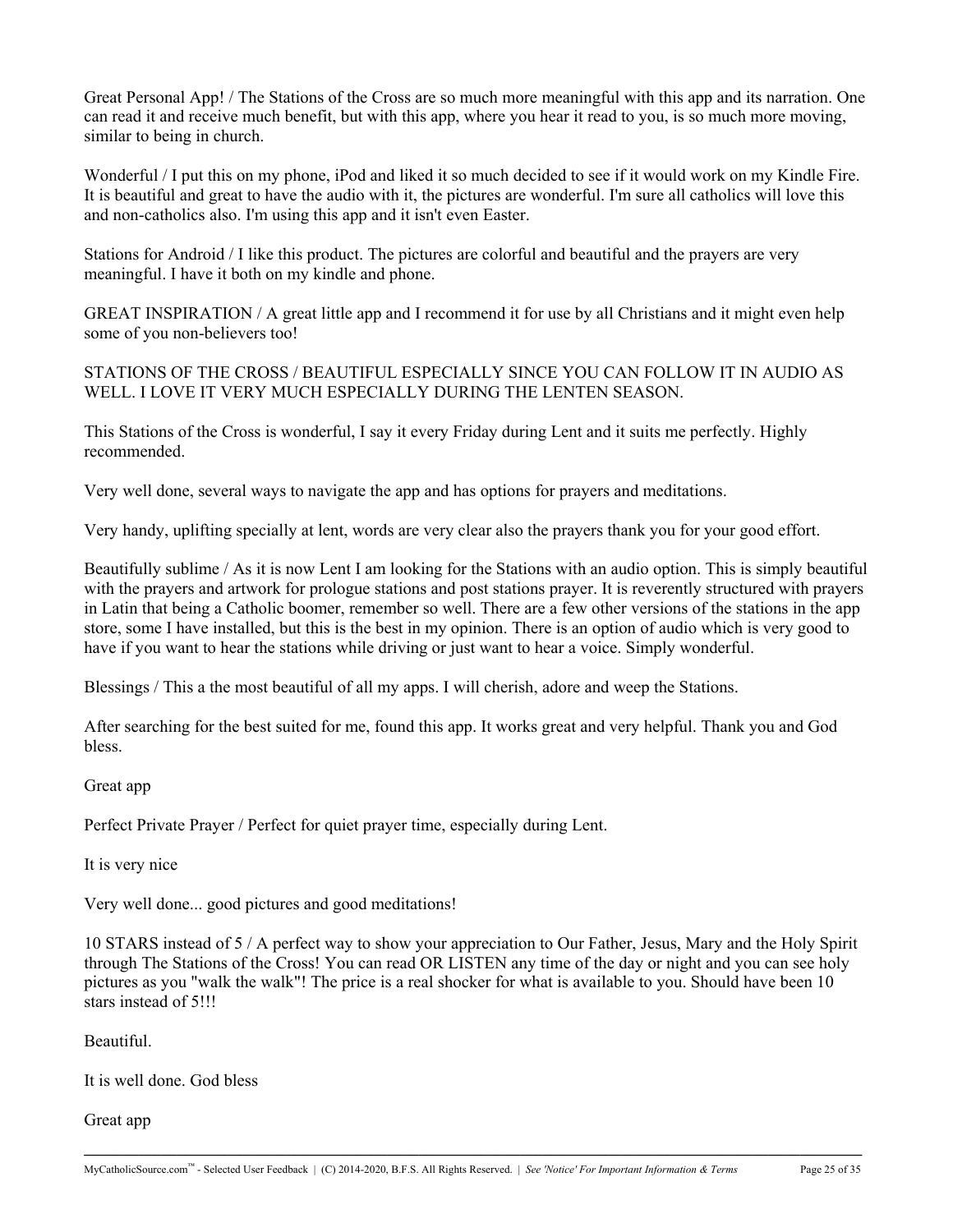This is a great app for meditation and even for Holy Hour. The readings and prayers are beautiful. It's simply wonderful.

Love it / Really enjoy this app

Boy did I learn a lot

What a Wonderful App! / Our pastor mentioned there were apps to assist you in prayer during Lent, so I searched through the ones available for the Kindle Fire. This one had good reviews, so I purchased it. It has wonderful, spiritually moving artwork and lovely prayers. I used it for the first time today and it brought tears to my eyes. I had only done the stations of the cross once, when I was a child, and this app really made me reflect on myself and the things I need to do to strengthen my spirit and relationship with Our Lord. Definately money well spent!!!!

================================= Speedy Dial! App =================================

Nice app.

I love this app. This is very good.

Thank you! Thank you! Thank you! I used a text button only speed dialer for over 4 years and then just this week it was updated and lost most its' text functionality in favour of pictures. I went through over 15 supposed speed dialers (and downloaded, because they looked right) before I found Speedy Dial! Congratulations on realising people can both still read and may like to identify their dialup with a type (Church Office, Coffee Shop) Add the colours for further filtering and it's a gem. Please don't change it without notice though if it means deleting all the entered data - this is what happened with my last [dialer] and it was disastrous. Oh - one quick thought; it's be great if buttons could be resorted by drag  $\&$  drop or similar. All the best, regards,  $\langle$ snip $\rangle$ 

======================= *Selections From Online Reviews: Speedy Dial!* =======================

Really good for getting your contact list readily available to call. The different color choices makes it super easy to find individuals.

====================== *Speedy Dial! - Featured in iPhone Life Magazine* ======================

Speedy Dial [is] a colorful, convenient speed dial app for the iPhone

=============== *Selections From Speedy Dial! Review: thesmartphoneappreview.com* ===============

"Speedy Dial! is an app that hopes to add a lot of speed dial options to iPhone in an attractive and fun way, and it basically succeeds at this"

"The app is very good looking"

"In terms of basic functionality, the app is very comprehensive, with just about every possible option you could need from an app like this, which is really very impressive."

"Overall, if you are looking for a speed dial app, you should really take this one into consideration...it is packed with features, and is also very easy on the eye."

**\_\_\_\_\_\_\_\_\_\_\_\_\_\_\_\_\_\_\_\_\_\_\_\_\_\_\_\_\_\_\_\_\_\_\_\_\_\_\_\_\_\_\_\_\_\_\_\_\_\_\_\_\_\_\_\_\_\_\_\_\_\_\_\_\_\_\_\_\_\_\_\_\_\_\_\_\_\_\_\_\_\_\_\_\_\_\_\_\_\_\_\_\_\_\_\_\_\_\_\_**

================= *Selections From Speedy Dial! Review: theiphoneappreview.com* =================

"...one of the best speed dial applications we've seen yet on the iPhone."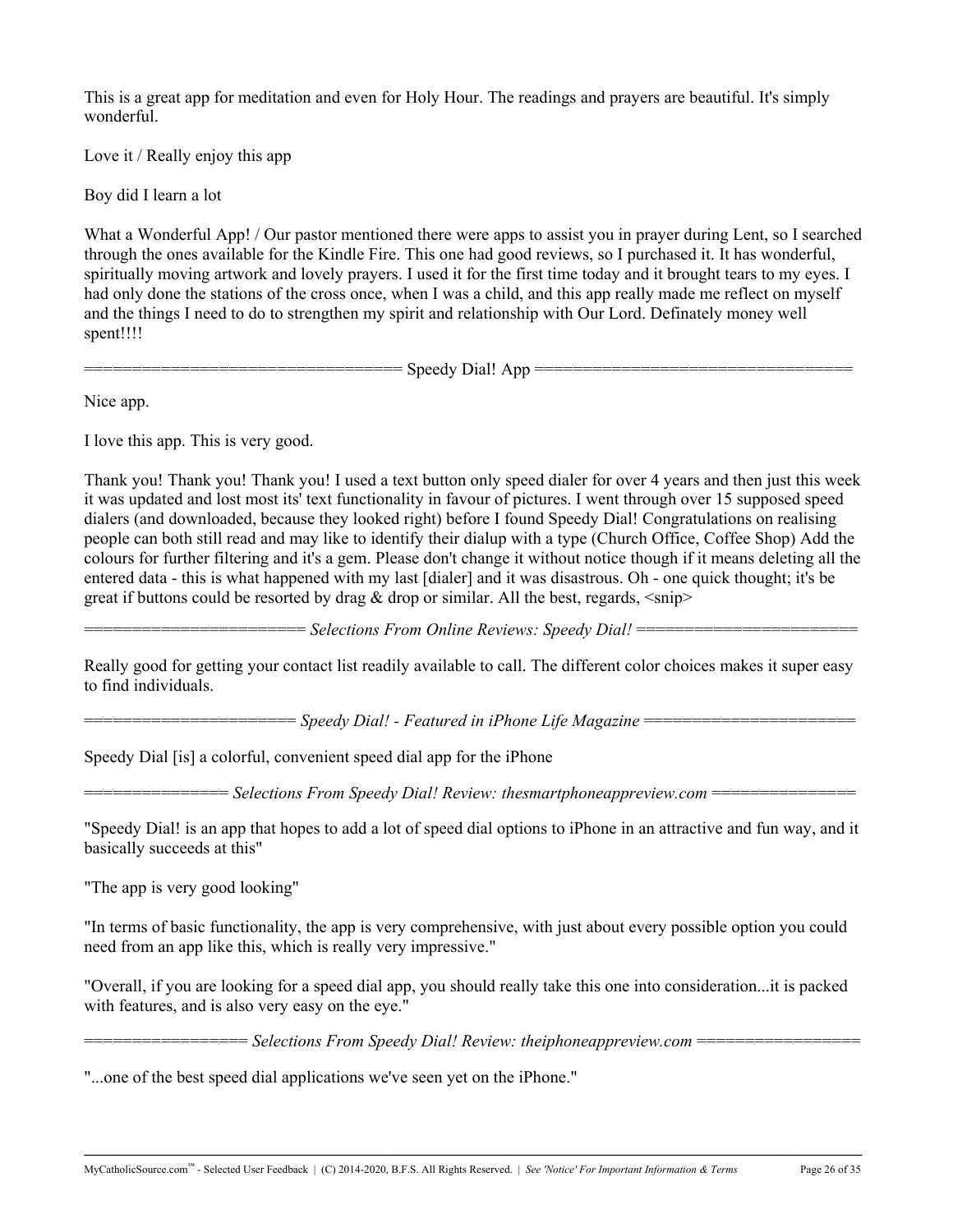"Do you wish you could call your friends, family and coworkers much more efficiently on the iPhone? Wish there was an app that would enable you to do this? If so, then step up to the queue, my friend! Speedy Dial! by developer BFSApps fits the bill and more. It makes it exceptionally easy to load what's already on your phone's contact list, and then display it in such a way that allows you to instantly call up to 48 contacts."

"The app trolls through your contacts list, looking for names and numbers. It then displays these across three unique pages with color coded buttons to make your life easier. All in all, it's a quick setup, too. The app is automatically tied to your contacts list, though you're also welcome to peel back the hood and plug in those numbers yourself. You can also edit the buttons and their colors if you'd like, ensuring that you get the perfect fit for your auto-dialing needs. Overall, the app is a smooth criminal and we have no real functionality complaints with the app. It dials out as expected, and typically we did have a significant ease-of-use increase while using Speedy Dial."

"Thankfully, Speedy Dial! delivers quite nicely in the design department, as well. Its buttons are very clear and easy to peruse, and the wide spread makes it incredibly easy to hit your favorite contact for a quick dial out. We also liked the option to turn on 'Prompt Before Dial,' that way we don't accidentally call our boss, and can return to the app once we're done dialing. Furthermore, we liked the variety of colors that are open to us to arrange and modify our contacts. And lastly, the app's interface is intuitive enough that there's hardly any learning curve."

"If you've been looking for a quality speed dial application for the iPhone, but haven't been sure where to look, may we be the first to recommend the app."

"It's got a lot to offer"

*From Associated Video Review...*

"This app is designed to be a quick, simple and efficient...speed dialer...for the iPhone, and it manages to achieve all this quite well"

"...the app comes with a lot of different features"

"Adding new contacts is an absolute breeze"

"Essentially it's an app that's designed to make it extremely simple and incredibly efficient to dial out...in a sort of speed dialish way which is not included with the iPhone natively...and it does it quite well, we have to admit."

"So if you've been looking for a speed dialer for the iPhone there's really nothing better that we can recommend. It looks great. It's extremely functional and it's very, very simple and quick to set up."

"It's very simple and it's very quick."

"It's very simple to use and...it's clear that a lot of obvious thought has been put into actually arranging the...buttons and interface elements to make it intuitive and simple to do."

"It's a great value, it works efficiently, and it could not be simpler to use."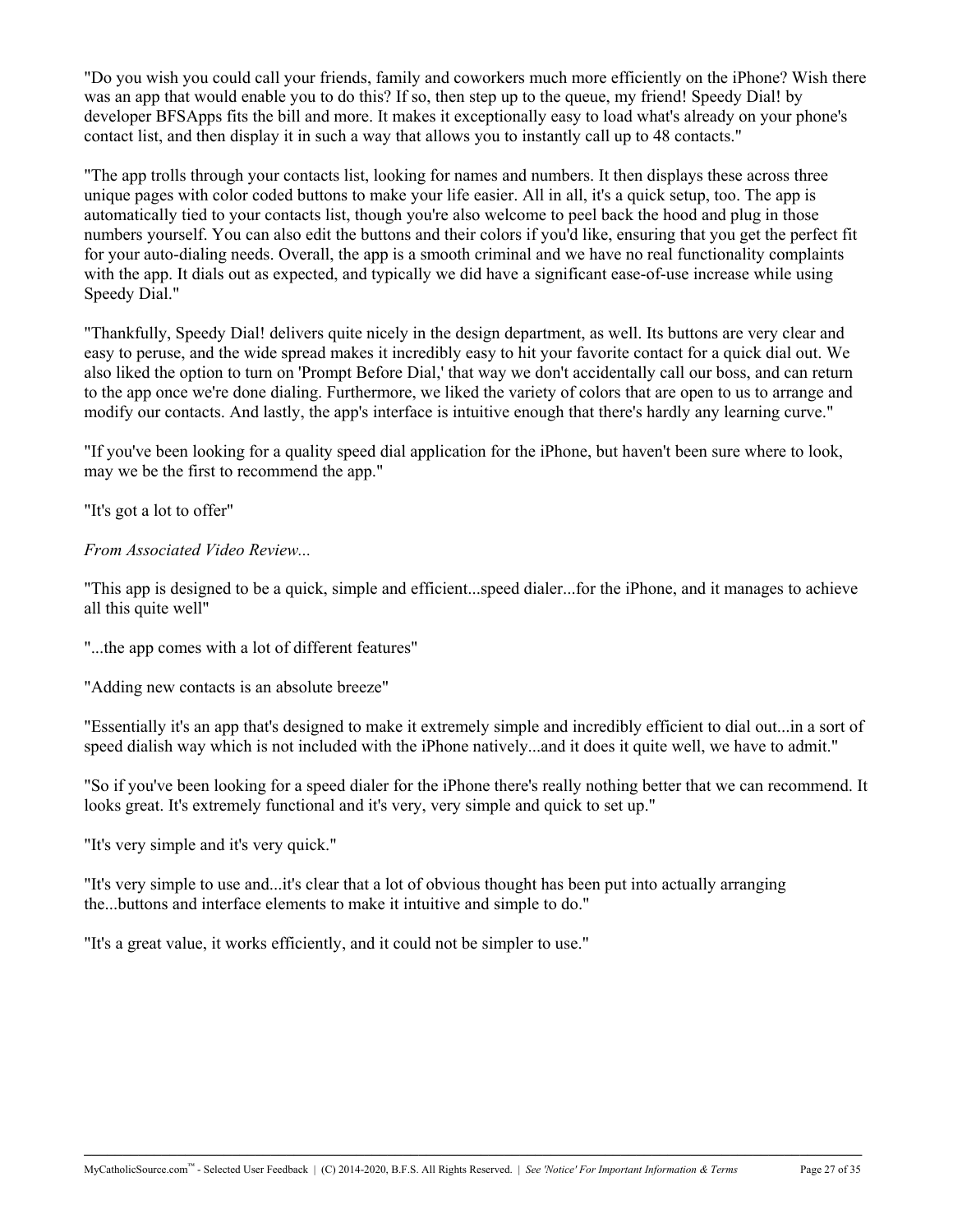# **MyCatholicSource.com - Selected User Feedback Section 6 - Topic: Misc. Posts / Correspondence**

Thank you very much for the quick and comprehensive reply.

Thank you so very much. You have been most helpful.

Thank you so much for all your effort and quick response.

Thank you for your thoughtful reply. It is appreicated.

Thank you my questions have been answered

I highly appreciate your help.

Thank you for your quick response.

Thank you so much for your quick response. This will certainly help me.

Tears of joy filled my eyes as I read your last reply in our ongoing sequence of emails. Oh to hear words of love from a fellow human being. Thank you so much for your kindness.

I CAN'T THANK YOU ENOUGH FOR YOUR QUICK REPLY

Thank you for being so prompt.

i want to say thank you for taking the time to email me about my delema about  $\langle \sinh \rangle$ . it was a big help

Thank you, and May God richly bless you and your ministry.

Thank you for your feedback!

My, you are really thorough and quick! Thank you very much and God bless you

Thank you for your quick response.

Your response was very helpful. Thanks again.

Thank you very much!

Thank you for your quick response.

Thank you for your response, it was very helpful.

Many thanks. I appreciate your explanation.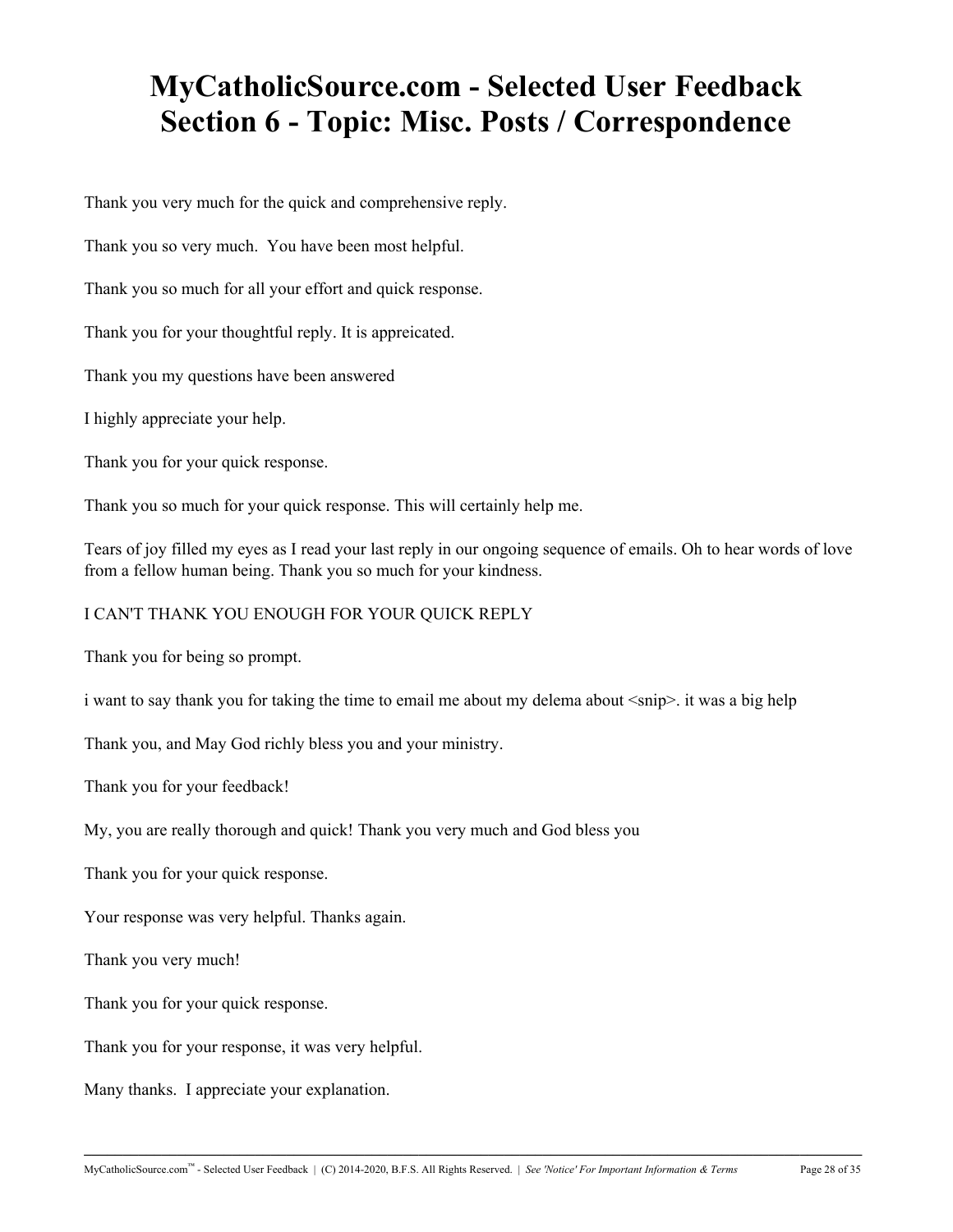Thank you very much for your research on  $\langle \text{snip} \rangle$ .

thank you your prompt response

Thank you for all the work you put into my question.

I appreciate your help.

thank you so much for all your help!

God Bless you for answering this poor man's plea for help.

Thank you and God Bless you for your answer.

Dear brother / sisters thank you for your reply and a lovely prayer .so very kind and thought fall words of happiness and joy.take care God bless you all

Thank you for your response and again for the great website.

Thank you for your quick reply.

Thanks so very much. This is the only help I have been able to locate. I am so thankful that you have tried to help me.

Thanks for your help. May you haves many blessings from above.

Thank You for your time and response and the resources you listed.

i never expected such personal attention to my request. thank you so much.

Dear MCS, Thanks for taking the time to answer my messages and for the information.

I want to say thank you for helping me

I will keep your website as one of my favorites, as it contains a wealth of good information and you have been most helpful!

Thank you so much for the prompt response.

Thank you for remembering my request & checking the [reference work]. You are a good person for doing so  $& 1$ really do appreciate the effort.

**\_\_\_\_\_\_\_\_\_\_\_\_\_\_\_\_\_\_\_\_\_\_\_\_\_\_\_\_\_\_\_\_\_\_\_\_\_\_\_\_\_\_\_\_\_\_\_\_\_\_\_\_\_\_\_\_\_\_\_\_\_\_\_\_\_\_\_\_\_\_\_\_\_\_\_\_\_\_\_\_\_\_\_\_\_\_\_\_\_\_\_\_\_\_\_\_\_\_\_\_**

Oh my gosh....thank you for so much and for such a quick response!!! I really appreciate it

Thank you for your quick response to my question It certainly answered my question to my satisfaction.

Thank you so much! This was so helpful!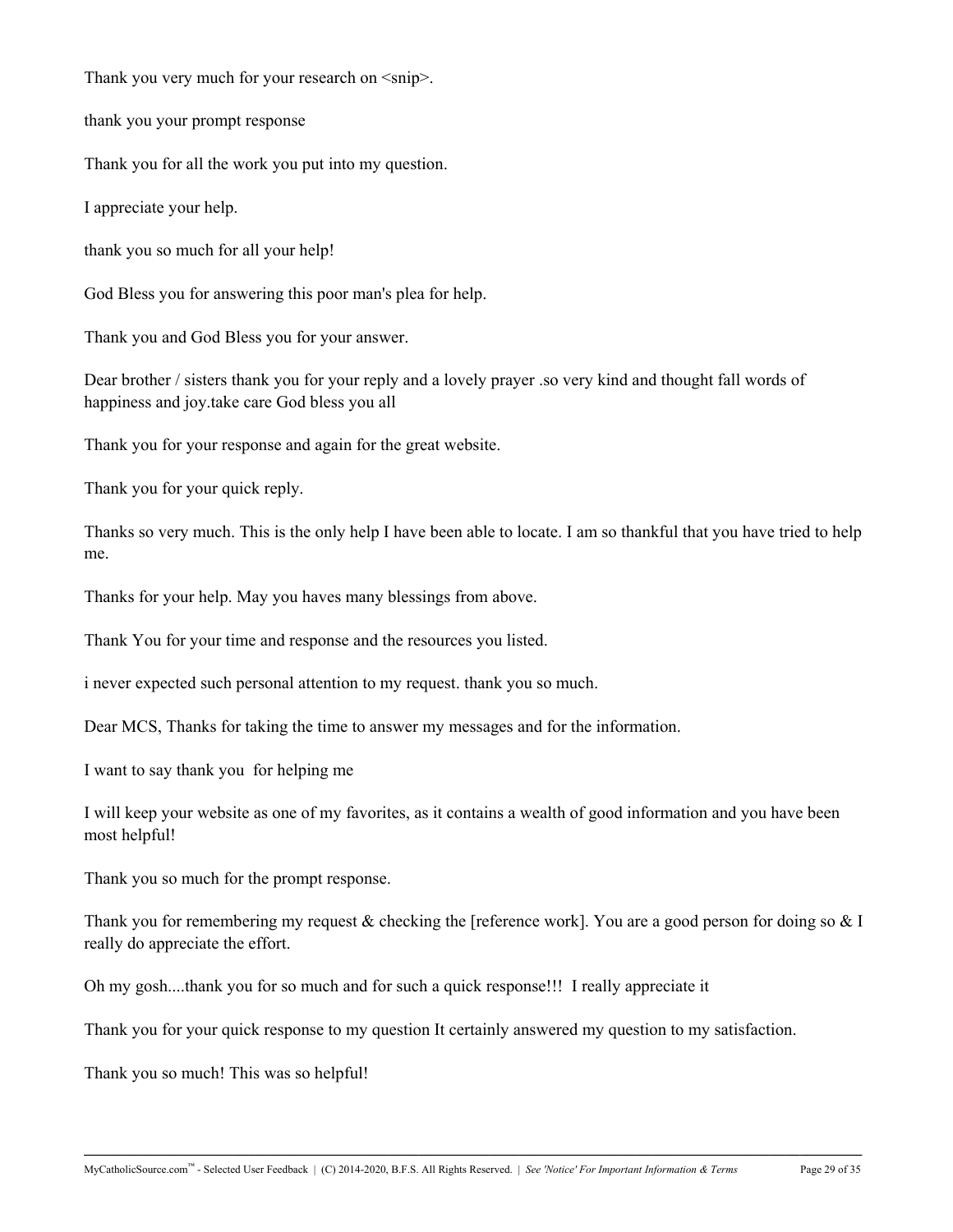Thank you for your prompt answer to my question. There are so many questions regarding our religion, i.e. fasting for communion, it used to be from midnight on, now I hear it's one hour before communion. The changes in the Mass. Novos ordo vs Traditional Latin. ... There are many unanswered questions. Thanks to your web site, there are many answers to all questions. Than you, and God Bless your web site.

God Bless you and Thank You for taking the time to read my questions.

Thanks again for your prompt, courteous attention.

thank you so much for your help. I sure do appreciate it.

thanks a million

Thank you so much; that is very helpful.

Thank You Very Much for all of your assistence.

Thanks for the help!

Thank you so very much.

You are so very nice.

Thank you for taking the time to read my previous email and responding to it, it was appreciated.

Thank you so much. You have answered my question.

I really appreciate your quick response.

thanks so much for your prompt response. All will be useful Appreciate your help.

Thank you for your response; it is most helpful

Thank you again for the information and for responding so quickly. Impressive! I will enthusiastically recommend this site.

Thanks so much for your quick response.

Thank You!!! I didn't think anyone would answer me until later tomarrow God Bless U all who are out there helping people like me. Believe it or not....... I think God just answered one of my prayers!!!!

### THANK YOU SO MUCH FOR EMAIL I HAVE BEEN ON THE SITE SINCE I FOUND IT AND IT HAS EVERY THING I NEED AND IT WILL GIVE THE CHANCE TO A GOOD PRAY LIFE AND THE INFORMATION IS ENDLESS MAY GOD GIVE HIS PEACE

**\_\_\_\_\_\_\_\_\_\_\_\_\_\_\_\_\_\_\_\_\_\_\_\_\_\_\_\_\_\_\_\_\_\_\_\_\_\_\_\_\_\_\_\_\_\_\_\_\_\_\_\_\_\_\_\_\_\_\_\_\_\_\_\_\_\_\_\_\_\_\_\_\_\_\_\_\_\_\_\_\_\_\_\_\_\_\_\_\_\_\_\_\_\_\_\_\_\_\_\_**

God Bless you for helping me with my questions.

Thank you for your prompt response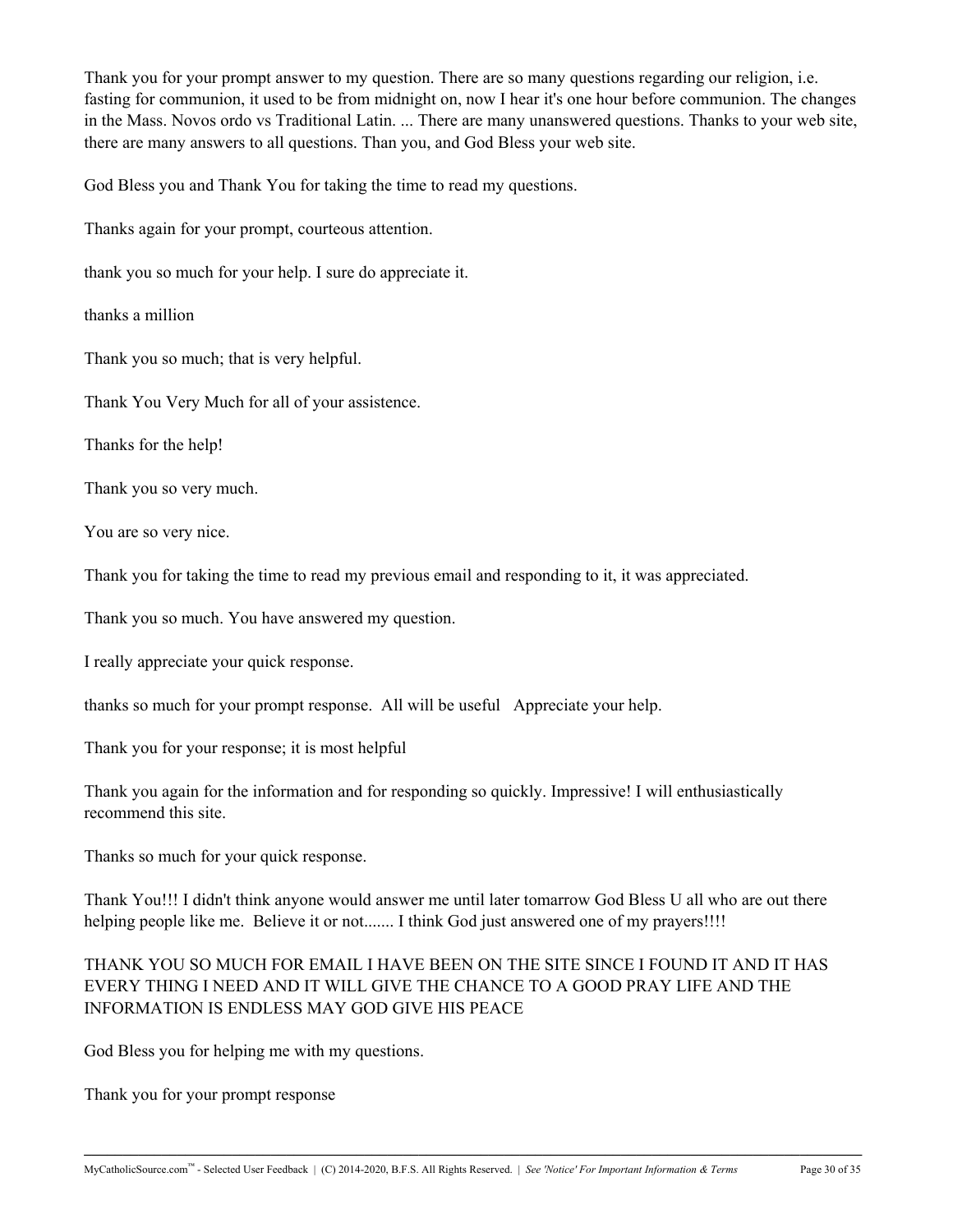Your help is appreciated.

Thank you very much for your help.

Thank you very much. I really appreciate your assistance!

Thank you for your help and your wonderful Website and the work that you do in Faith!

Thank you for your kindness.

Thank you so very much. That was so very helpful. God bless you for taking the time to enlighten me.

I write with sincere thanks for your speedy and accurate answer. Both my wife and I were raised as staunch Tridentine Catholics. We have been watching the destruction of the faith we have been raised with in preference to pleasing the people. The Catholic Church was never broken, and as such, nobody should have tried to fix it.

Thank you so very much. For the second day in a row you have been able to answer questions that I had for quite some time. God Bless you for all of your good work.

Once again Thank you for all your help it has made me feel a little better just to talke to someone about the matter

Thank you for a speedy reply to my question and your advice

Thank you so much for this wonderful reply. It is good to know that there are fellow Catholics out there who care about one lost insignifificant soul like me. I now feel much better. A feeling of love and relief have come over me. I can now move mountains.

Thank you so much for the information I requested. Be safe and God bless!

Thanks!!! I appreciate your timely response.

Thank you very much. You are very kind. God bless.

This is great!! Thanks for such a quick response. You've definitely answered my questions thoroughly!!

Thank you for your prompt and helpful response.

Thank you so much for reaching out with suggestions. I am sorry your lending library closed earlier this month that sounded like an awesome idea - I will keep looking - Have a Blessed Christmas and thank you again

Thank you for your quick response.

Thank you so much for the great advice! I will follow up on all fronts and rest in the peace of laying all of these material concerns in God's capable Hands. I will also pray for you and the Catholic Source good works.

Thank you for your prompt response with the information I was in need of. I will go the our local parish (Novus Ordo) and request the priest to enroll me. (just to be sure). Your site, over the years, has answered many questions I had, with favorable results. Again, many thanks. As a traditional Latin Catholic, I feel lost in the New world and the new Catholic religion.

**\_\_\_\_\_\_\_\_\_\_\_\_\_\_\_\_\_\_\_\_\_\_\_\_\_\_\_\_\_\_\_\_\_\_\_\_\_\_\_\_\_\_\_\_\_\_\_\_\_\_\_\_\_\_\_\_\_\_\_\_\_\_\_\_\_\_\_\_\_\_\_\_\_\_\_\_\_\_\_\_\_\_\_\_\_\_\_\_\_\_\_\_\_\_\_\_\_\_\_\_**

Thank you very much. May God reward you for your kindness!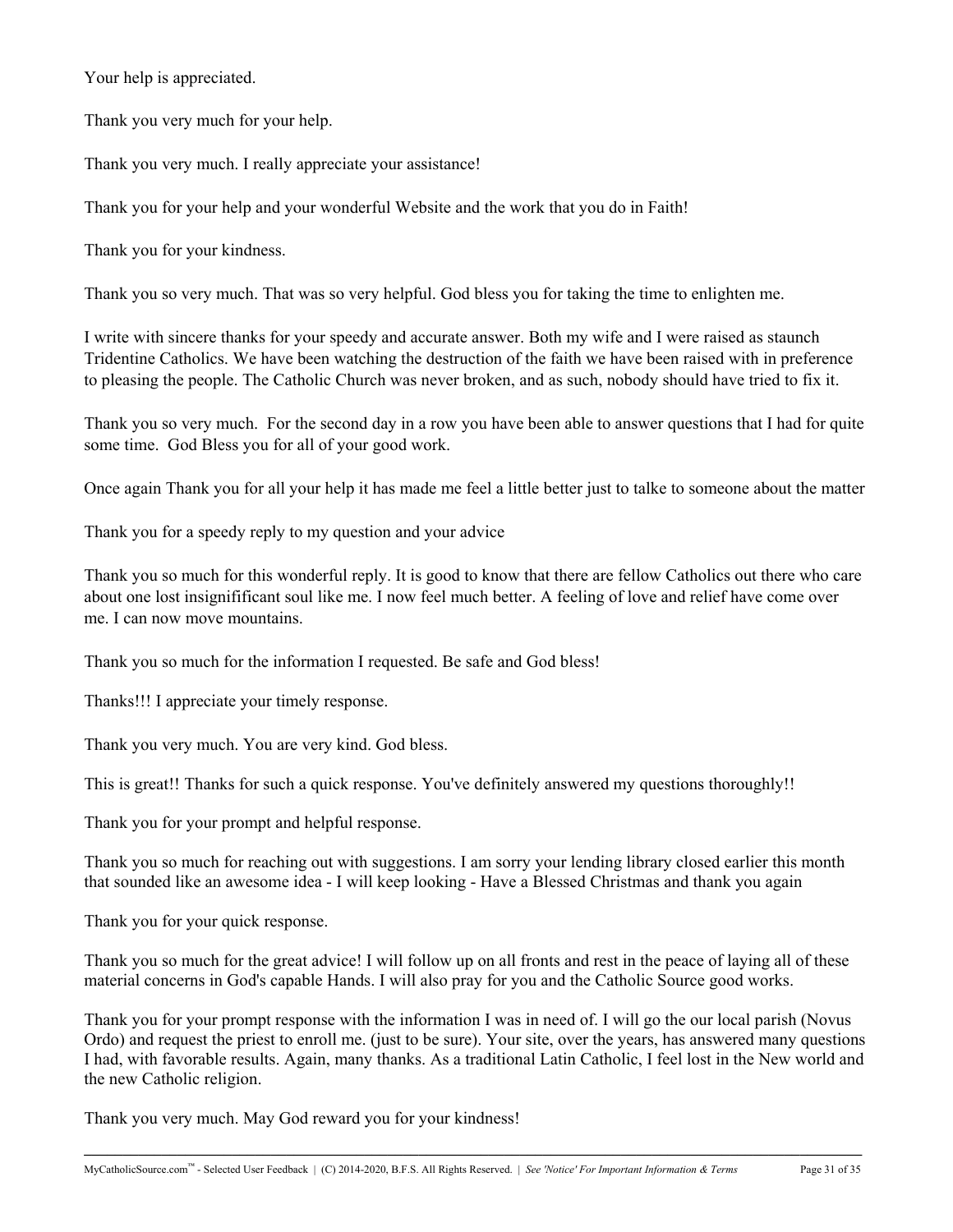So thank you very much for all the time you put into your answer. I can see from your FAQ that you get a lot of nitpicky questions and I think it is a noble cause you serve.

I am so sorry to pass this by you, but thank you for being there and may God Bless you for helping us confused Catholics.

Thanks for the information. I knew I could count on you.

 $=$  HEALTH-RELATED  $=$ 

*Please Note: The following is a sampling of messages received after visitors were notified of a serious medical issue experienced by someone who regularly works on the MyCatholicSource.com website...*

My sincere prayers for quick recovery.

My prayers are with you all for a return to good health!

You will be remembered I my Friday Adoration time 11:00- 12:00

Our thoughts and prayers are with the patient. Get better soon.

You are in my Prayers. May God put His arms around you and give you strength!

May you be blessed with God's healing touch. I look forward to hearing from you when all is well.

Gentlemen/Ladies, I don't know who's ill, but it seems serious. I'd like to include them in my prayers.

Get Well. You are in my prayers...

I will be praying for healing.

I will pray for your speedy recovery. God Bless You. We will miss you

So sorry to hear this. Will keep all of you in my prayers.

Hi. I am sorry about your hospitalization. I will pray for you. If there is any way for me to do it and you would like me to I would be happy to help you with the emails. Thank you for all you do.

I appreciate your emails and recent consideration due to your health. May God grant you a quick recovery.

God bless you and I truly pray all health issues will be resolved.

I fully understand. I will be praying for you. You are doing a great job.

I pray for the restoration of your health.

God Bless you. I hope that you will have a complete recovery and that whatever medical condition you are suffering with that it is not to severe.

**\_\_\_\_\_\_\_\_\_\_\_\_\_\_\_\_\_\_\_\_\_\_\_\_\_\_\_\_\_\_\_\_\_\_\_\_\_\_\_\_\_\_\_\_\_\_\_\_\_\_\_\_\_\_\_\_\_\_\_\_\_\_\_\_\_\_\_\_\_\_\_\_\_\_\_\_\_\_\_\_\_\_\_\_\_\_\_\_\_\_\_\_\_\_\_\_\_\_\_\_**

I appreciate your consideration, do know I pray that your health is restored.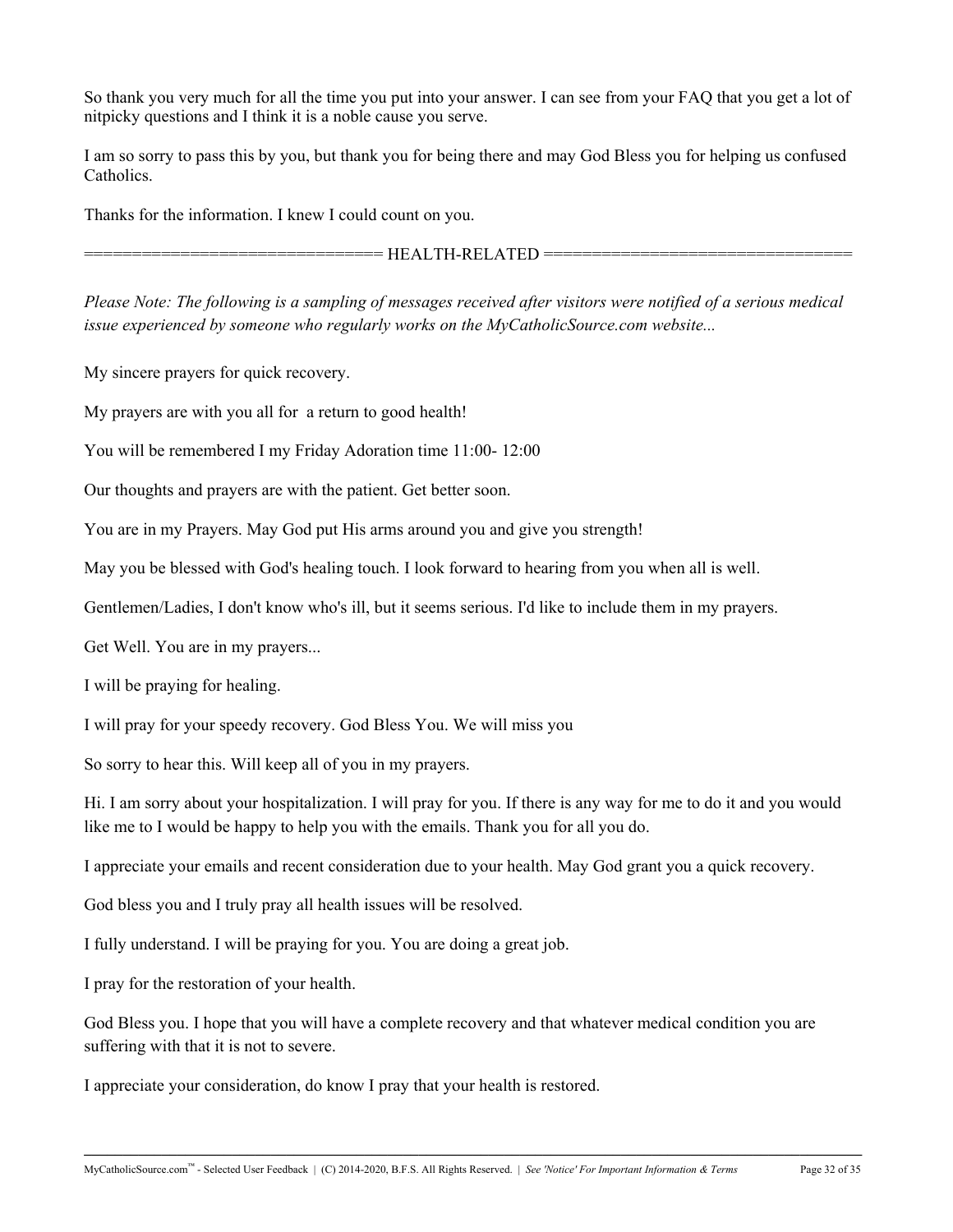# **MyCatholicSource.com - Selected User Feedback Section 7 - Topic: Other**

Thank you for being here!

I love you all and as soon as I Can respond better I Will Thank you for all you do.

I want to thank you for the good work you people are doing for us who are catholics. May the Good Lord continue to Bless you all.

Thank you for the excellent service you have provided.

I am so delighted to receive to wonderful message and I hope it will help me in my evangelization program. Thank you very much.

please keep up the good work.

once again thank you very much most greatfull.

Ilove getting emails from you.

I am glad you are here

I am moved right now to tears by the compassion of this website.

God bless you for your wonderful apostolate!

Thank you, "My Catholic Source." You have a very informative and courageous stand for your Catholic faith amidst todays confusion

Thank you for all you do.....

That is a very good news and I believe God sent you to me for a reason that your website is my greatest resource for everything Catholic.

I take this chance to thank you all for serving us. We wish you a smooth transition and my suport is only prayers.

**\_\_\_\_\_\_\_\_\_\_\_\_\_\_\_\_\_\_\_\_\_\_\_\_\_\_\_\_\_\_\_\_\_\_\_\_\_\_\_\_\_\_\_\_\_\_\_\_\_\_\_\_\_\_\_\_\_\_\_\_\_\_\_\_\_\_\_\_\_\_\_\_\_\_\_\_\_\_\_\_\_\_\_\_\_\_\_\_\_\_\_\_\_\_\_\_\_\_\_\_**

The new logo is beautiful. Very easy to read and follow.

thank you for making all this information available for people to read on your website. God Bless You.

Thank you for your courtesy and for the time spent on my article.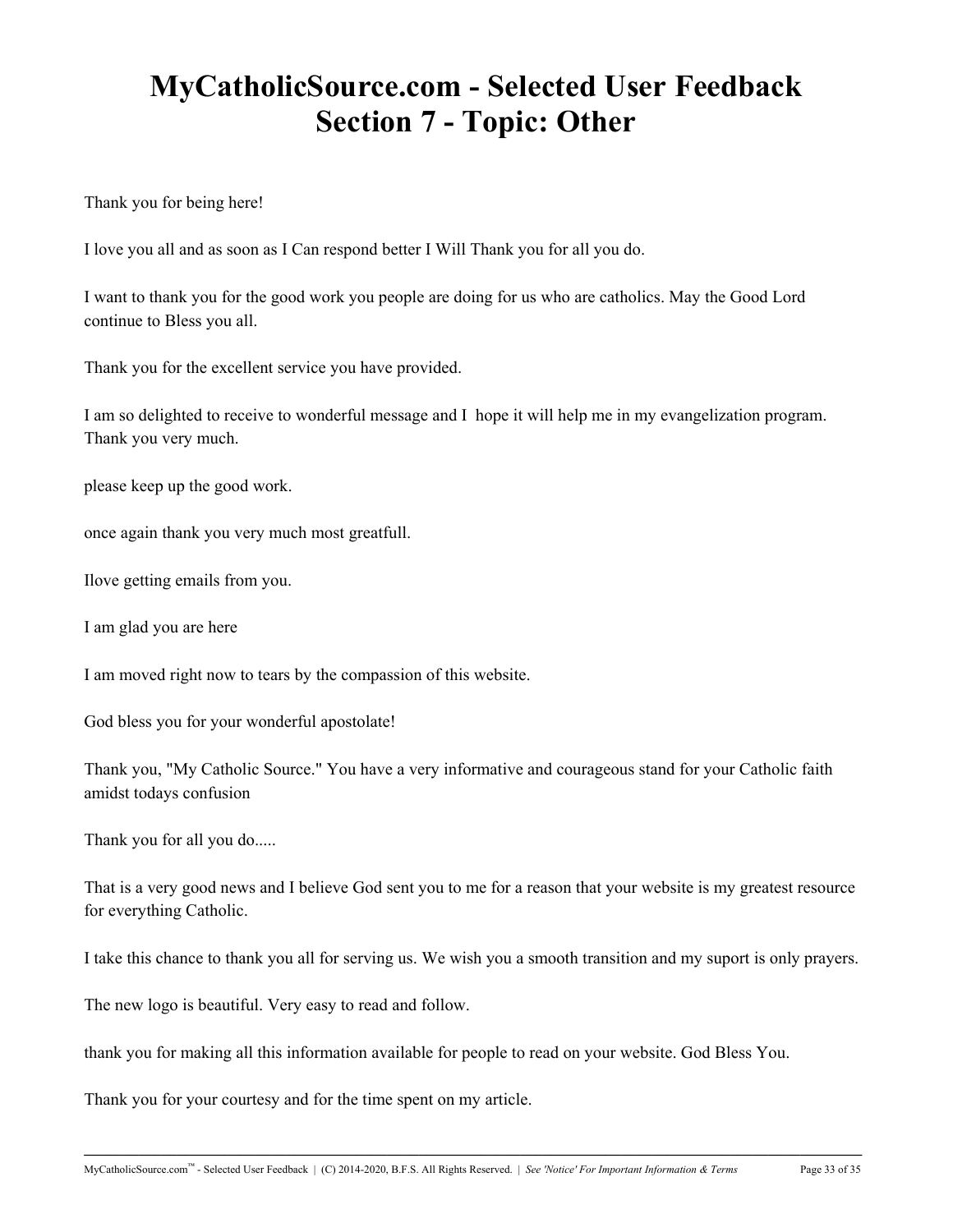I have been reading on your website about suffering. It brings joy to my heart. I have known a long time about the Catholic Religion's teachings on suffering, however I have never seen it more beautifully put.

Bless your website and the work you do.

Thank You So Much! God Bless all of you for all you do.

Just wanted to tell you I've pinned you (besides on one of my own boards) to 4 other Catholic Pinterest boards (that I follow) this morning. Acknowledgements of others pinning MCS are already showing up in my eMail inbox

### TY FOR BEING THERE

Thank you so very much!

Thank you for your wonderful work.

I want to say thank you for all that you do. I am entering a Traditional Monastic order, OFM. God be with you all.

I hope you can stay online.

I just want to say thank you. And have a blessed Christmas season.

Thank you again for your valuable time and work.

Thank you very Much! God Bless You!

Greetings in our Lord Christ Jesus! Just a quick note of appreciation and thanks. The requested items arrived today in pristine condition. They were more beautiful than I had dared to imagine! Again, thank you for your most valuable Ministry.

my dear brothers in Christ, it is long when I last made a communication to you. i am very much happy that you always remembered me. Today, I do want to wish you all God's rich blessings of this Lenten season, and that keep me in your prayers as I do. happy lent.

Thank You Happy New Year and God Bless

Thank you very much on behalf of myself and my family!

Thank you & God bless you.

Thank you so very much for your quick response in fulfilling my request. May God bless you and your Ministry!

**\_\_\_\_\_\_\_\_\_\_\_\_\_\_\_\_\_\_\_\_\_\_\_\_\_\_\_\_\_\_\_\_\_\_\_\_\_\_\_\_\_\_\_\_\_\_\_\_\_\_\_\_\_\_\_\_\_\_\_\_\_\_\_\_\_\_\_\_\_\_\_\_\_\_\_\_\_\_\_\_\_\_\_\_\_\_\_\_\_\_\_\_\_\_\_\_\_\_\_\_**

Merry Christmas and thank you all so very much for your support this year and all your prayers.